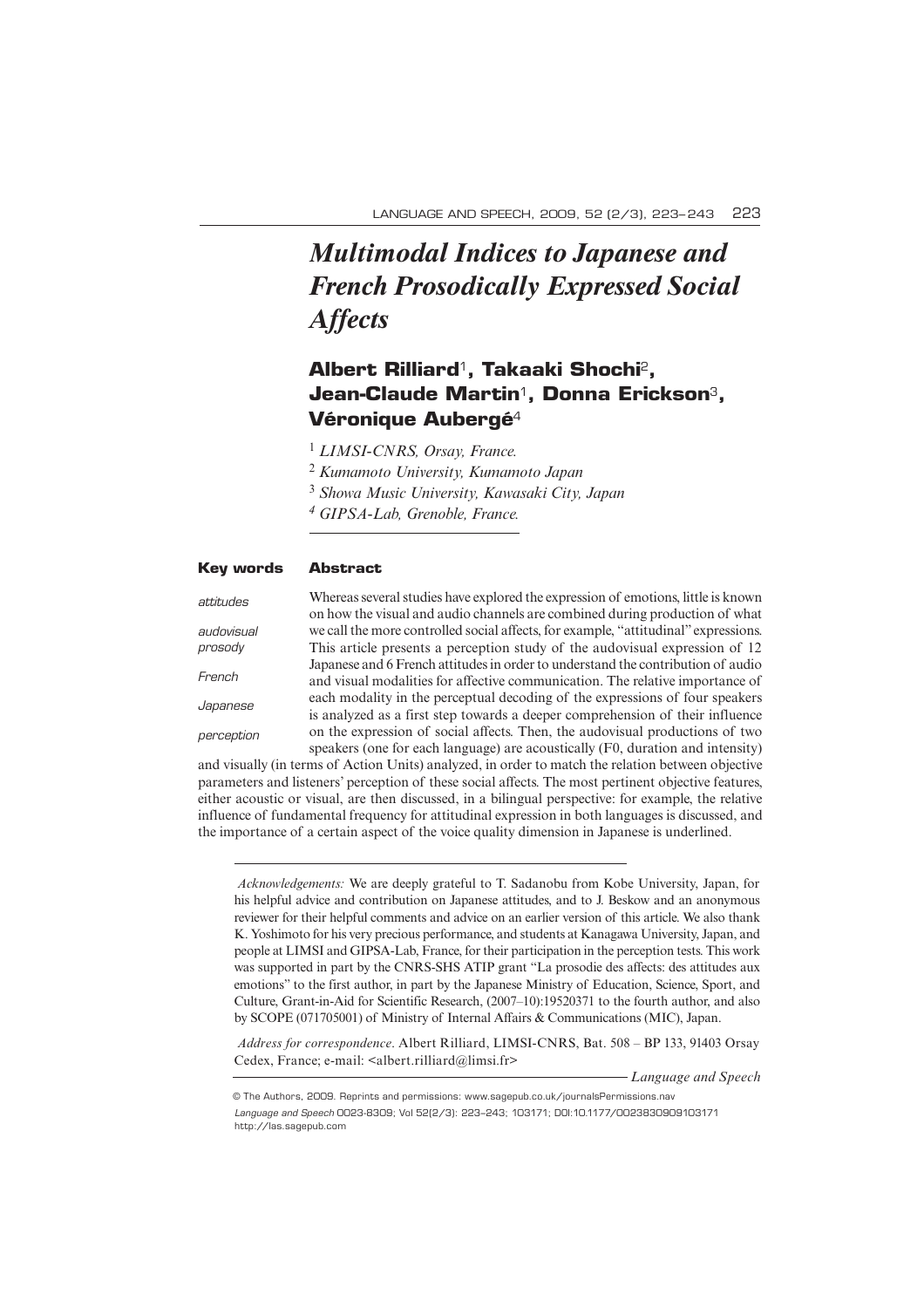### **1 Introduction**

Some theoretical models of affect claim that affective expression may be controlled at different levels of cognitive processing (e.g., Scherer & Ellgring, 2007), from involuntarily to intentionally, deliberately controlled expression of the speaker's attitudes (Daneš, 1994; Ohala, 1996). Our position (Aubergé, 2002) is to distinguish *attitudes* vs. *emotions* as a difference in the nature of the control by the speaker (voluntary vs. involuntary), not the affective value carried by the expressions. Moreover, attitudinal expressions are considered here as affects conventionally encoded in a culture and a language, while emotional expressions may not have been socially constructed to this same extent. According to Damasio (1994), spontaneous emotions involve physiological changes, and are spontaneously expressed inside a "body loop." But emotions can also be simulated, outside this body loop, using the memory of the somatic states associated to a past emotion. These simulation capabilities allow one to express emotion during conversation, and allow actors to act them. It may be that some people are able to detect the imitation, while others are not (Audibert, Aubergé, & Rilliard, 2008). We make the hypothesis that this competence of playing emotions could be used for simulated emotions and that different types of processes exist for authentic vs. simulated expressions. In this view, reproduction of an emotion, sincerely or not, when it occurs outside this "body loop," involves the same type of control as that which produces attitudinal affects that have been specifically built by the language and the culture. Therefore, as all socially encoded tools, such attitudinal expressions must be learned during the child's developmental phase, and they also must be learned by foreign language learners when these attitudes are not shared by L1 and L2 languages (Daneš, 1994).

Recent finding by Paulmann, Schmidt, Pell, and Kotz (2008), based on an eventrelated potentials (ERP) study, have shown that listeners are able to distinguish neutral prosody from an emotional one (whatever the valence and the label of the emotion) as soon as 200 ms (approximately one syllable) after the stimulus onset. This finding critically differs from the gating experiments held on attitudinal speech (Shochi, 2008) where listeners may decode the attitudinal meaning at various points in time within the utterance, for example, from the beginning of the utterance (in the same way reported by Paulmann et al. for emotions), or gradually throughout the utterance, or even at a specific point in the utterance, either at the middle or end. We therefore propose that attitudes and emotions can be encoded by the producer, using the same dimensions, but—to some extent—may be perceived differently by the receiver (cf. Aubergé & Cathiard, 2003). In other words, the same acoustic and visual dimensions may convey amongst other things both attitudinal and emotional information, but these two kinds of information may be differentiated by the variation of the parameters through time, which are controlled differently. For example the affect labeled as "*surprise*" may be either an attitude or an emotion, according to the control exerted by the speaker on his expression. He may want to voluntarily express some surprise in order to perform an illocutory act (Daneš, 1994), and therefore the prosodic parameters carrying the surprise information will vary according to the linguistic structure of the utterance. Or he may be really surprised and express this surprise involuntarily: the same prosodic dimensions may be used to carry the emotional information, but they may have a different morphology, according to the time course of this emotional surprise. These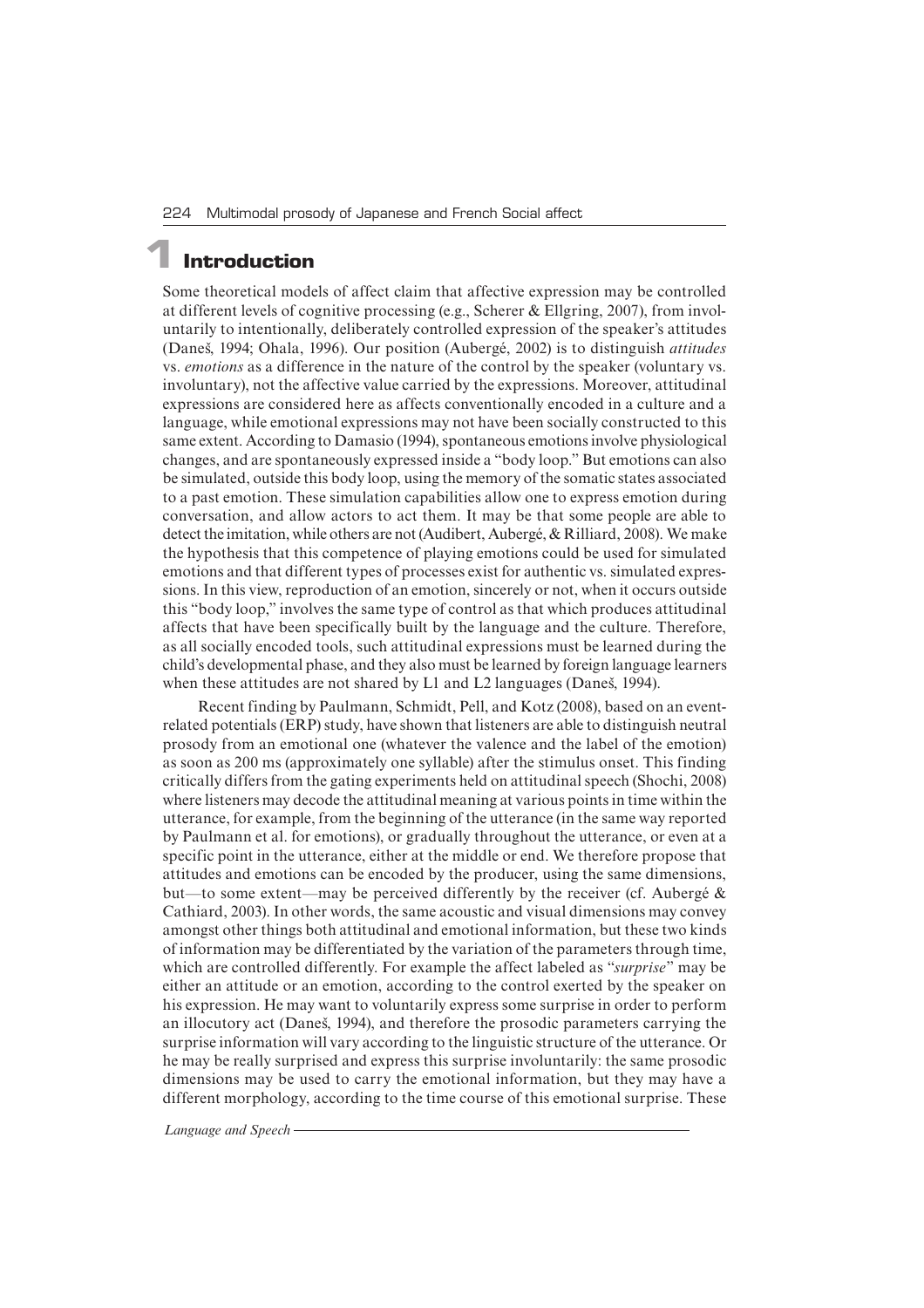different expressions of surprise may be recognized as an attitude or an emotion due to the existing correlation amongst the variations of the prosodic dimensions, the linguistic structure of the utterance, and/or the occurrence of a "surprising" event.

Studies on such attitudes, or *social affects*, are important because an attitude is part of the global meaning of speech acts (Daneš, 1994): even if the speaker does not express any attitude by performing a simple declaration, he can still be expressing an attitude, for example, "*the speaker decides not to give information on his attitude*."

But, as claimed by Pavlenko (2005) while advocating the necessity of crosscultural studies on language and emotions, the role of languages and cultures on the production and perception of affects has to be taken into account: some affects tend towards universality, whereas others seem more specific to one culture (see also Daneš, 1994) for their meaning as well as for their encoding. Therefore, similar to emotions, the study of attitudinal expressions may benefit from a cross-cultural approach (e.g., Shigeno, 1998): attitudinal values can exist or not in one language, and their audiovisual expression in a specific language may not be recognized by foreign speakers—or may be ambiguous in the learner's language (Scherer et al., 2001; Shochi et al., 2006, for a comparison of Japanese, English, and French).

Such a cross-cultural approach recalls the works of Ekman (1999) on facial expression of emotions amongst cultures, which led us to examine what modalities carry the affects to the interlocutor. Attitudinal expressions are linked to language and as such are classically described as one of the basic functions of prosody (Fónagy, 2003; Rossi, Cristo, Hirst, Martin, & Nishinuma, 1981). This expressive function has been studied for a long time with regard to its acoustical aspect (cf. Allerton & Cruttenden, 1978; Danes, 1994; Fónagy, Bérard, & Fónagy, 1984). But more recent works emphasized the multimodal nature of prosody's functions: for example, the one of demarcation (Barkhuysen, Krahmer, & Swerts, 2006), or the feeling of knowing (Swerts & Krahmer, 2005). It seems obvious that in face-to-face interactions, attitudes are perceived within the multimodality of speech (Barkhuysen, Krahmer, & Swerts, 2007a).

Numerous studies of attitudes or social affects have been done (e.g., Bänziger & Scherer, 2005; Campbell, 2005; de Moraes, 2008; Morlec, Bailly, & Aubergé, 2001; van Heuven, Haan, Janse, & van der Torre, 1997) as well as in cross-linguistic contexts (Barkhuysen et al., 2007a; Shochi, Aubergé, & Rilliard, 2007), but mainly in their acoustic modality only. As the study of the multimodal expression of affects (in the broad sense) is still a recent field of research (Scherer, 2003; Scherer & Ellgring, 2007), only a few studies question directly the specific topic of social affects, as differentiated from that of emotions (Granström & House, 2005).

As attitudes belong to language, are not the expression of an emotional state, are learned by the speaker, and are able to be produced voluntarily during an interaction, we assume that attitudinal expressions recorded in a lab might not suffer from the same bias as much as do an acted emotional corpus, as has been observed to be different for spontaneous emotional speech (Barkhuysen, Krahmer, & Swerts, 2007b; Wilting, Krahmer, & Swerts, 2006).

Given the particular importance of multimodality in affective communication (Scherer & Ellgring, 2007), this research examines the differences between the production and perception of multimodal expressions of social affect in both Japanese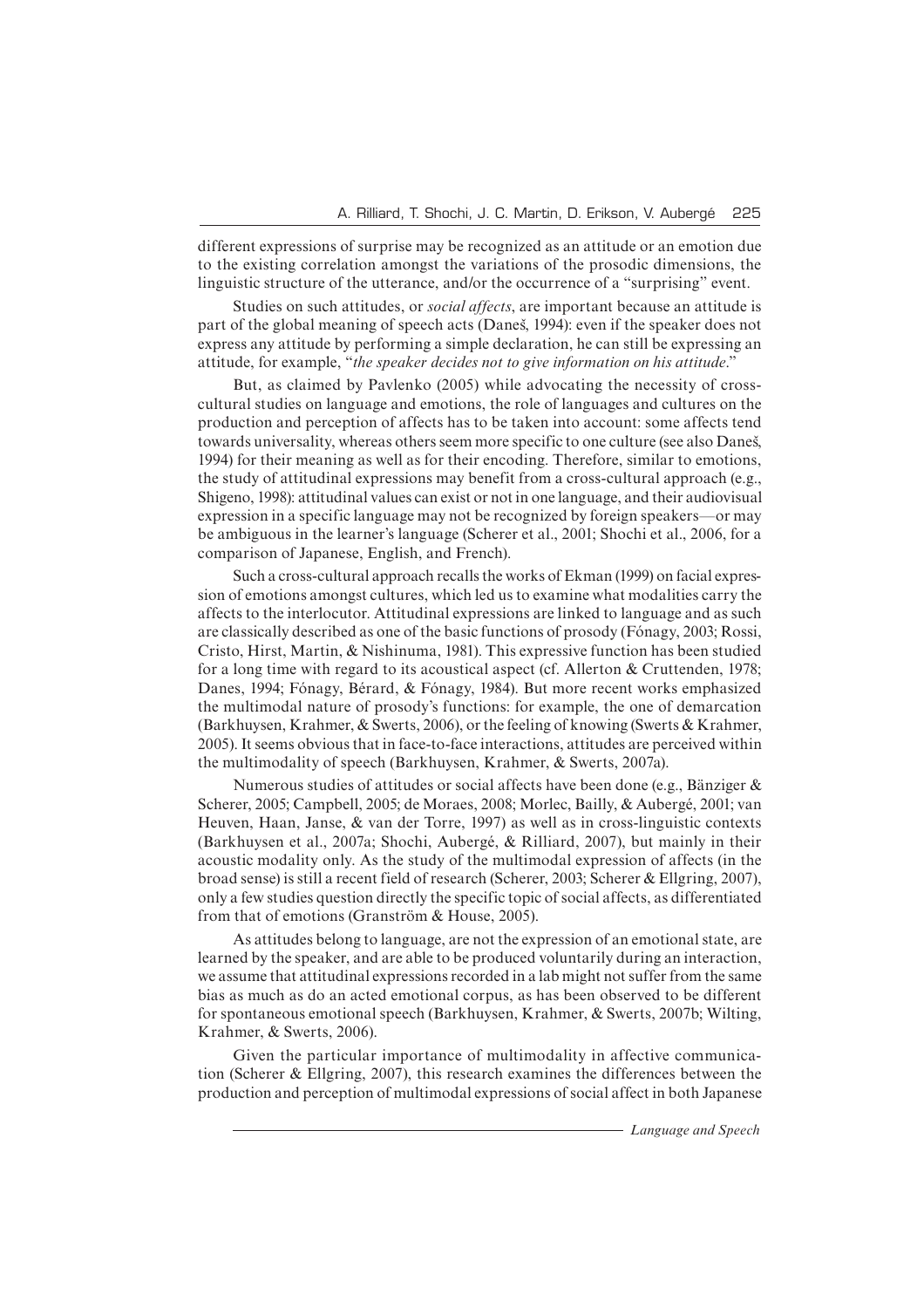and French. This study aims at investigating: (1) the relative contribution of audio and visual modalities to prosodic attitudes; (2) whether the facial indices may have a significant impact on the perception of prosodic attitudes; and (3) the influence of speaker's performance on the recognition of attitudes. The recognition tests used in this study are described by Shochi, Erickson, Rilliard, Aubergé, and Martin (2008) for Japanese and Rilliard, Martin, Aubergé, & Shochi (2008) for French. We reported the observed results, including acoustical and video analyses of the corpora, in order to compare them to the subjective results. We also discuss the differences and the similarities in audio and visual modalities for both Japanese and French data.

# **2 Japanese and French corpus**

A limited set of audovisual material was recorded in both Japanese and French for this study. The attitudinal expressions were recorded on utterances with an affectively neutral meaning in order to avoid interference between lexicon and prosody (Banse & Scherer, 1996; Mozziconacci, 1998). Lexically expressive sentences may introduce a bias both in the location of prosodic information on the lexically loaded word and in the perception test, as listeners may be influenced by lexical cues, as well as prosodic ones (see Grichkovtsova et al., 2007, for examples of such interaction between prosodic and lexical levels). In order to ease the objective comparison of prosodic parameters, speakers produced each utterance with all the attitudes chosen for one language.

The choice of attitudes for each language is based on didactic foreign language literature (see details for each language in subsequent sections), which provides an empirical field analysis of the culturally-controlled expressions for a language. Our selection of attitudes for the two languages is therefore based on this knowledge, which explains the different sets of attitudes observed for the two languages. Since the literature is intended to help teachers express these attitudes as naturally as possible for the learners, hints for the communication situation as well as for the way to produce the expressions in speech, gesture, and face, are also provided. In addition, the recordings used in this study are based on previous works on prosodic attitudes (Shochi, et al., 2006, for Japanese and Morlec et al., 2001, for French). The main differences between the present work and the two preceding ones are: (1) audovisual recording of the attitudes; (2) recording of two different speakers in order to measure the influence of individual performance over recognition scores; and (3) recording paradigm designed to set the speaker in a somewhat natural condition of production for each attitude. Whereas both Morlec et al. (2001) and Shochi et al. (2006) recorded the audio-only attitude by eliciting them sitting alone in a sound-proof room producing the required sentence with the required attitude, in the present study, the speakers were instructed to produce each sentence in order to express one attitude, as an answer to a statement produced by a partner—that is, we tried to reproduce a basic communication context suitable for eliciting the production of the expression. A training session, in which speakers were asked to behave as naturally as possible, without any constraints on their expressive audiovisual strategy, preceded the actual recordings. Since this work aimed at recording those attitudes specifically prescribed by didactic language teaching materials, we attempted to use trained language teachers, not actors.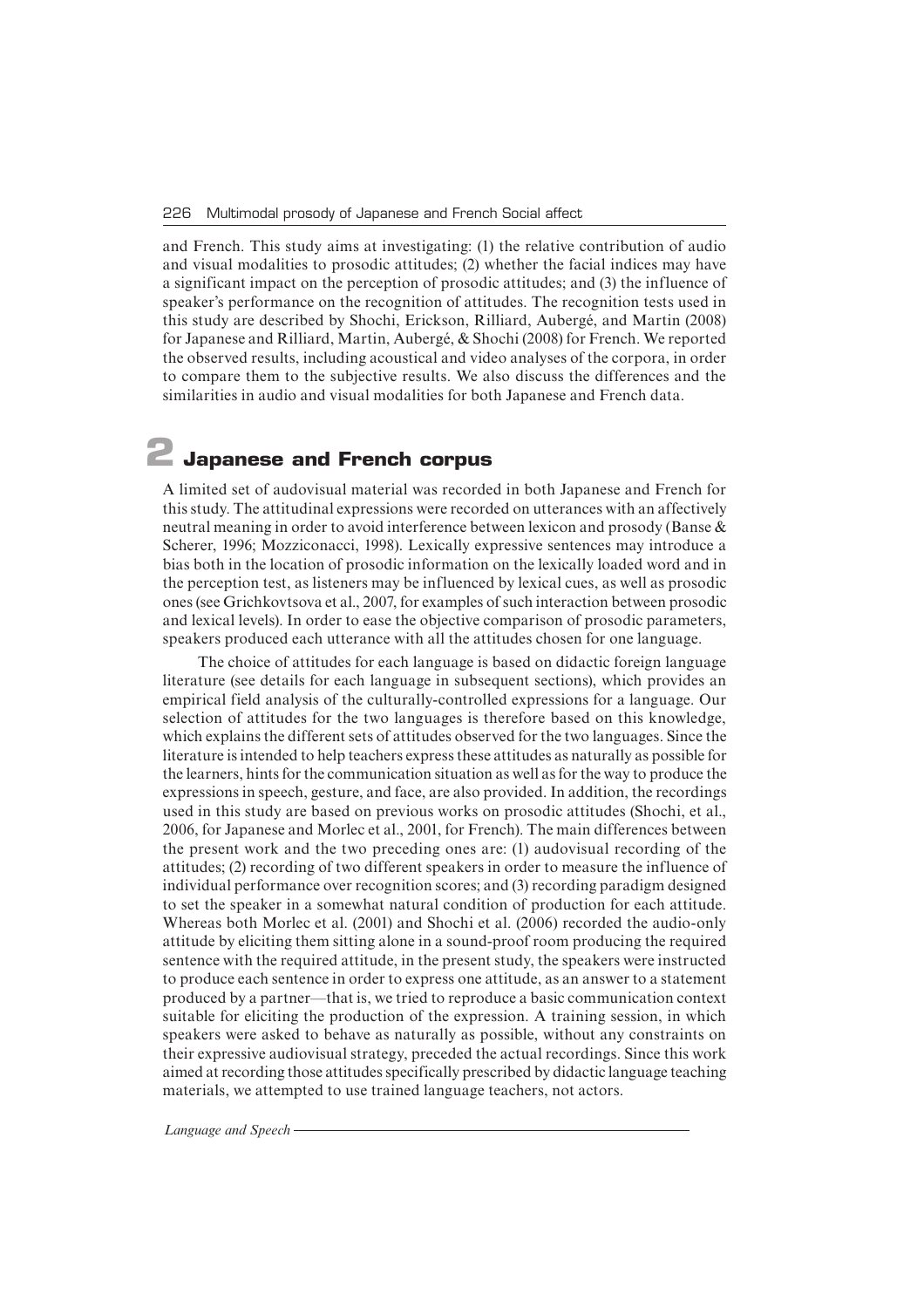#### **Selection of 12 Japanese attitudes**

A set of 12 Japanese attitudes which were validated in Shochi et al. (2006) was used. These attitudes were selected according to the literature (Erickson, Ohashi, Makita, Kajimoto, & Mokhtari, 2003; Maekawa, 1998; Sadanobu, 2004) and Japanese language teaching methods (Mizutani & Mizutani, 1979): *doubt-incredulity* (DO), *obviousness* (EV), *exclamation of surprise* (SU), *authority* (AU), *irritation* (IR), *arrogance* (AR), *sinceritypoliteness* (SIN), *admiration* (AD), *kyoshuku* (KYO), *simple-politeness* (PO), *declaration* (DC), and *interrogation* (IN) (see Shochi et al., 2006, for definitions). Some of these attitudes are specific or specifically important for the Japanese culture, especially those linked to the politeness strategy: *simple-politeness*, *sincerity-politeness* and *kyoshuku* vs. *arrogance*. The sincerity-politeness attitude appears when a socially inferior speaker is talking to someone superior to him in Japanese society: the speaker expresses a serious and sincere intention by using this prosodic attitude. The *kyoshuku* attitude (there is no lexical entry to translate this in English) is a typically Japanese cultural attitude. Even if such situations occur in all cultures, the Japanese language has chosen to encode this situation as a prosodic attitude ("attitudineme"). A speaker uses *kyoshuku* when he wants to express a conflicting opinion to an interlocutor considered socially superior aiming to not disturb him but to help him, or when the speaker desires to get a favor from his superior. It is described by Sadanobu (2004, p.34) as "a mixture of suffering ashamedness and embarrassment, [which] comes from the speaker's consciousness of the fact that his/her utterance of request imposes a burden to the hearer."

#### **2.2**

**2.1**

#### **Selection of six French attitudes**

Following the work done by Morlec et al. (2001) on French prosodic attitudes, and based on studies by Fónagy et al. (1984), Calbris and Montredon (1981), Callamand (1973), and Calbris and Porcher (1989), six attitudinal expressions were selected for recording a French audovisual corpus: *declaration* (DC), *interrogation* (IN), *obviousness* (EV), *surprise exclamation* (SU), *doubt-incredulity* (DO), *suspicious irony* (SC). These attitudes are defined as follows. *Declaration* is used by the speaker to give some simple information, without expressing any point of view. With *interrogation*, the speaker asks for information without expressing any point of view, and waits for a simple answer. *Surprise* is an expression of amazement when something unexpected happens suddenly. The speaker expresses *obviousness* when he says something he feels is self-evident. *Doubt-incredulity* is used to express a feeling of being uncertain about something or of not believing something that has previously been expressed. With *suspicious irony*, the speaker calls into question (and even contradicts) a statement his interlocutor has made. He wants to show he doesn't agree, that he's annoyed with what he's hearing, and condemns what is said or what happened by using an intonation contour which could mean: "Yeah, sure! I believe you . . . (meaning, I don't)."

#### **2.3**

#### **Corpus recording**

Two male Japanese native language speakers (SJ1 and SJ2) produced each sentence (detailed later) with the 12 attitudes. SJ1 is a Japanese native language teacher who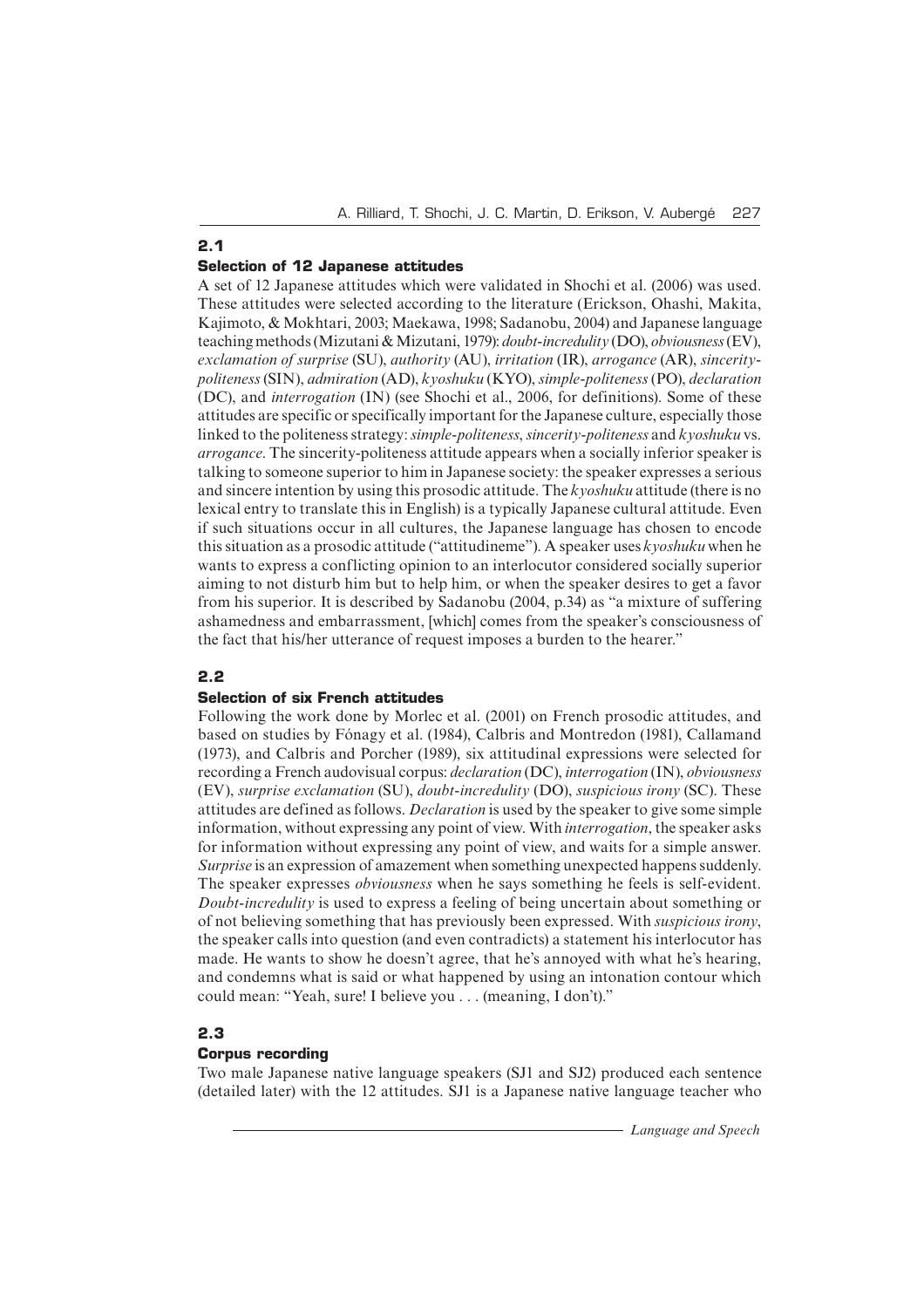teaches various attitudes in his class using pragmatic explanations; SJ2 is a naïve native speaker with no teaching experience. Two male French native speakers, SF1 and SF2, the former an experienced teacher, the latter not experienced, recorded the French corpus. All four speakers were recorded in a soundproof room at LIMSI, France. Three sessions were recorded for each speaker (either Japanese or French speaker), separated by pauses and with the possibility for speakers to watch their performance. During the recording, speakers were standing in front of a video camera, with an omnidirectional AKG C414B microphone placed 40 cm from their mouth. The microphone was connected to a USBPresound device connected to a computer outside the room, recording the speech signal at 44.1 kHz, 16 bits. A digital DV camera (Canon XM1 3CCD) recorded the speakers' performances. Hand claps between each sentence, recorded both by the camera and the microphone, allowed a post-processing, a replacement of the camera sound by the high-quality sound recorded by the microphone, synchronized with the claps. Video clips were encoded with a cinepack codec with a  $784 \times 576$  pixels resolution.

For the Japanese attitudes, one eight-mora sentence was selected from a corpus developed and validated in a previous study (Shochi et al., 2006). This sentence ("*Nagoyade nomimas*" [nagojade nomimas], meaning "He drinks in Nagoya") was constructed on a verb–object syntactic structure. The lexical stress position was located on the first mora. In order to express some attitudes like *doubt* or *surprise*, the vowel [u] may be inserted at phrase final position, and in this case, the lexical stress would be realized at the seventh mora, also. The sentence was constructed in order to avoid any particular affective connotation in any region of Japan.

The French attitudinal corpus is based on three sentences of four, five, and sevensyllable length, without any specific affective meanings that can bootstrap or forbid one of the six attitudes The sentences were borrowed from a previous corpus intended to evaluate prosodic expressivity controlled by gesture (d'Alessandro, Rilliard, & Le Beux, 2007), and constructed with the same principle used for the Japanese corpus. After the recording and the post-processing, the speakers' performances were judged by each of the speakers, and only the five-syllable length sentence was kept for the perception test, because of its naturalness and rich audovisual cues: "*Nicolas revenait*." [nikola ʁəvnɛ] ("Nicolas was coming back"), played with the six attitudes. Six short videos were thus produced for each speaker.

# **3 Perception test**

#### **3.1**

#### **Experimental design**

An evaluation test was designed in order to evaluate the relative efficiency of the two modalities to carry the attitudinal information for each language separately. Listeners were all native speakers of the language they listened to, that is, French listeners listened to French attitudes whereas Japanese listeners judged Japanese attitudes. The factors controlled during the experiment are:

- $\bullet$  the attitudes (6 for French or 12 for Japanese);
- the speakers (2 for each language);
- the modality (Audio, Visual or Audiovisual);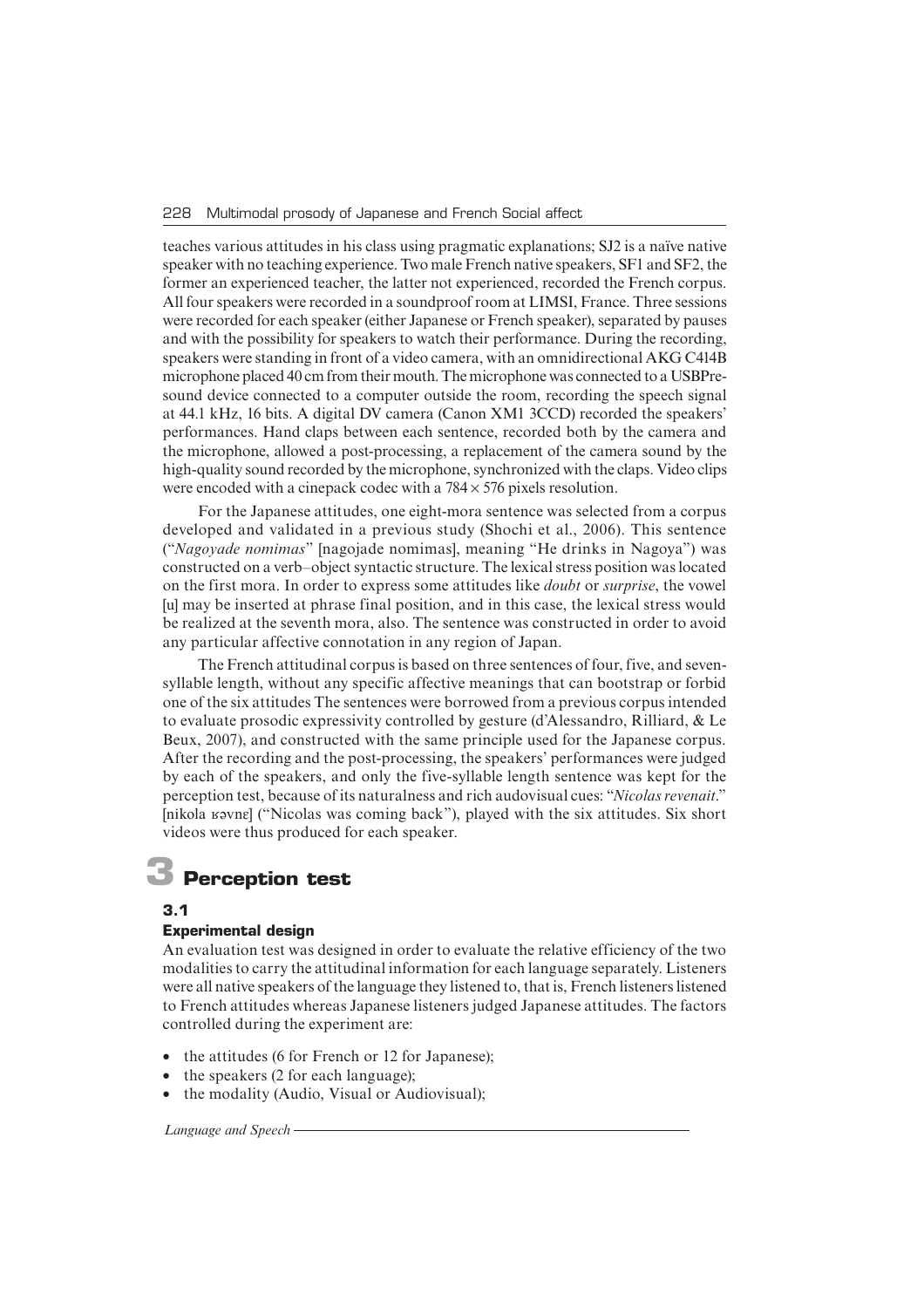u the modalities' presentation order (audio first, then visual and audovisual; or visual first, then audio and audovisual).

Subjects listened to each stimulus only once for each modality, presented in a random order. For each stimulus, they had to select the perceived attitude as well as its intensity on an open scale ranging from "*hardly perceptible*" to "*very marked*" (encoded on a 1–100 scale, with the 0 score used for the five not-selected attitudes). Subjects had to answer to the test on a PC without any time constraint.

For each language, two groups of subjects took the experiment. The first group listened to the audio-only stimulus first, and then watched the video-only stimulus, and finally the audio-video stimulus. The second group started with the video-only stimulus, continued with the audio-only stimulus, and finally ended with the audio-video stimulus. This enabled us to counterbalance a possible effect of the presentation order of the modalities. During the presentation of one modality, the stimuli corresponding to all attitudes and to the two speakers were randomized in a different order for each listener.

#### **3.2 Subjects**

For the Japanese part, 46 Tokyo dialect speakers (mean age  $= 18.7$ ) participated in this experiment. They were separated into two groups (Audio-only first and Visual-only first) with 28 subjects (4 males and 24 females) for the audio-only condition, and 18 subjects (7 males and 11 females) for the visual-only condition.

For the French part, 32 French listeners (17 males and 15 females, mean age  $= 32$ ) took the experiment, 16 in each group (7 females and 9 males in the Audio-only-first group and 8 females and males in the Visual-only-first group).

#### **3.3**

#### **Statistical processing**

Results given by listeners are expressed by two measures: a simple categorical choice (the perceived attitude), and a relative intensity score for the selected attitude. Two kinds of results are analyzed: (1) the recognition rate of each attitude, expressed either as the sum of the categorical choice of the attitude by listeners (percentage of good recognitions), or as the mean intensity rating of good answers; and (2) the confusion matrices, grouping the categorical answers given by listeners for each of the presented attitudes—expressed either as categorical recognition rate received by each possible attitude, or as the relative intensity received by each possible attitude compared to the total intensity rating received by the stimuli. Only the categorical answer (and not intensity scores) will be detailed, as there is no major difference between the two types of measures.

For each language, recognition rates (either categorical or intensity) are analyzed using a repeated-measure ANOVA, which takes as a dependent variable the recognition rate of each attitude (expressed in percentages), *subjects* as a random effect, one between-subject factor (the *group*, that is, the order of presentation of the Audio and Video modality for each group of subjects), and three within-subject factors (the 6 or 12 *Attitudes*, the 2 *Speakers* and the 3 *Modalities*). ANOVA analysis mainly aims at measuring the relative importance of the different factors of the listener's behaviour.

Confusion matrices are analyzed using a correspondence analysis and a cluster analysis (Benzecri, 1973). Both of these methods are based on data-reduction techniques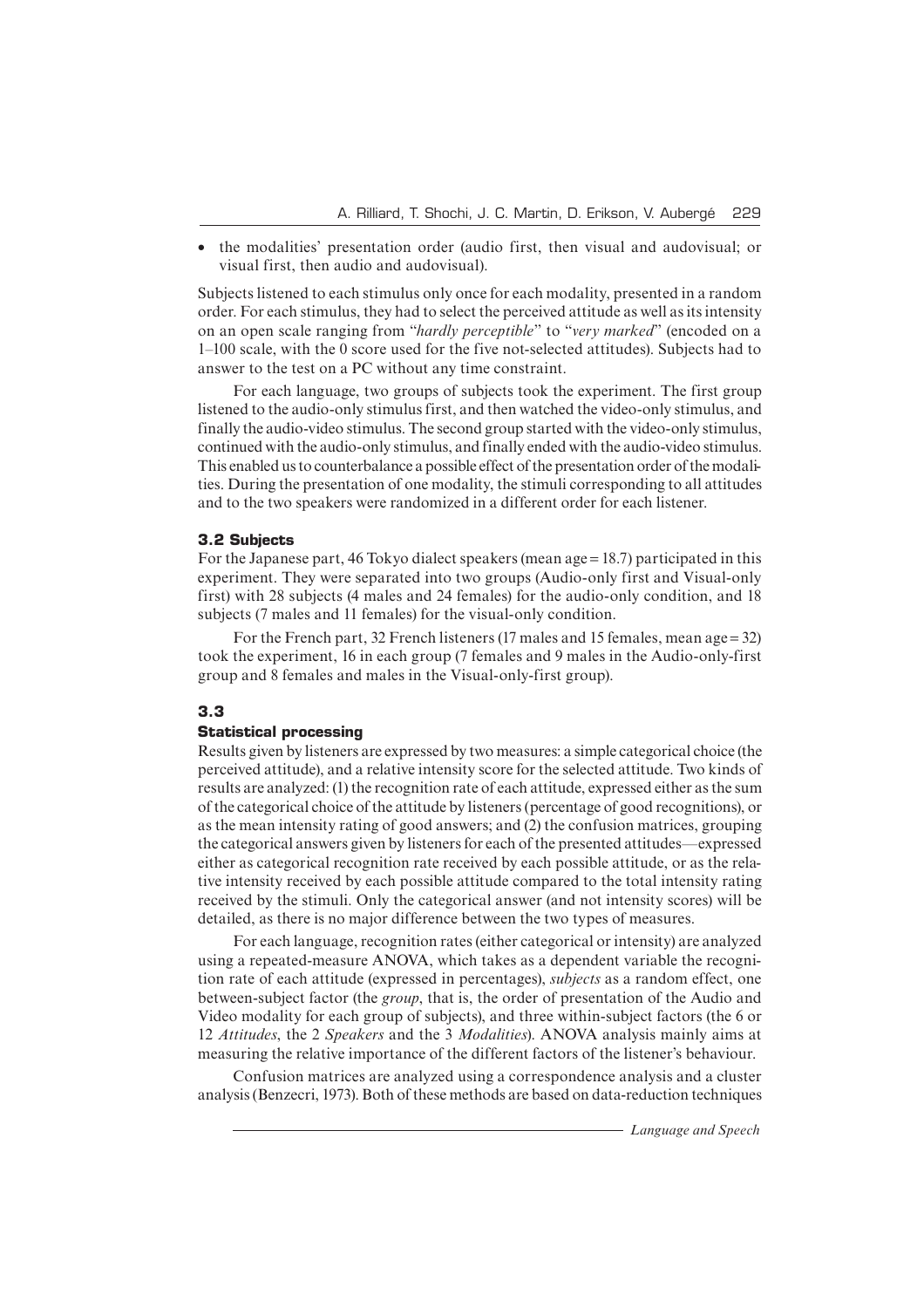#### 230 Multimodal prosody of Japanese and French Social affect

#### Table 1

ANOVAs results for Japanese and French expressions, and for categorical and intensity results. Factors used are Grp for the listener group (either audio-only or video-only first); Spk for the two speakers' Mod for the three modalities; Att for 6 or 12 attitudinal expressions. Factors having a significant influence on results ( $p < .01$ ) are marked with a star

|                 | French         |        |                  |           | Japanese         |                |        |                  |           |                  |
|-----------------|----------------|--------|------------------|-----------|------------------|----------------|--------|------------------|-----------|------------------|
|                 | $%$ Reco       |        |                  | Intensity |                  | $%$ Reco       |        |                  | Intensity |                  |
|                 | d.f.           | $\int$ | $\boldsymbol{p}$ | f         | $\boldsymbol{p}$ | d.f.           | $\int$ | $\boldsymbol{p}$ | f         | $\boldsymbol{p}$ |
| Grp             | 1              | 0.5    | 0.508            | 0.3       | 0.605            | 1              | 0.08   | 0.779            | 6.8       | 0.012            |
| Spk             | 1              | 45.3   | $0.000*$         | 105.5     | $0.000*$         | 1              | 163.60 | $0.000*$         | 211.5     | $0.000*$         |
| Grp:Spk         | 1              | 1.9    | 0.178            | 7.1       | 0.012            | 4              | 0.02   | 0.899            | 0.5       | 0.481            |
| Mod             | 2              | 14.9   | $0.000*$         | 25.6      | $0.000*$         | $\overline{2}$ | 44.8   | $0.000*$         | 44.0      | $0.000*$         |
| Grp:Mod         | $\overline{2}$ | 3.8    | 0.028            | 3.7       | 0.030            | $\overline{2}$ | 1.2    | 0.2999           | 1.3       | 0.297            |
| Att             | 5              | 6.4    | $0.000*$         | 11.8      | $0.000*$         | 11             | 23.5   | $0.000*$         | 22.5      | $0.000*$         |
| Grp:Att         | 5              | 2.2    | 0.055            | 0.9       | 0.466            | 11             | 1.5    | 0.134            | 0.8       | 0.597            |
| Spk:Mod         | $\overline{2}$ | 1.7    | 0.199            | 3.0       | 0.059            | $\overline{2}$ | 6.8    | $0.000*$         | 12.9      | $0.000*$         |
| Grp:Spk:Mod     | 2              | 1.0    | 0.364            | 0.0       | 0.994            | $\overline{2}$ | 0.15   | 0.856            | 0.09      | 0.911            |
| Spk:Att         | 5              | 3.8    | $0.003*$         | 7.5       | $0.000*$         | 11             | 11.0   | $0.000*$         | 17.9      | $0.000*$         |
| Grp:Spk:Att     | 5              | 0.7    | 0.589            | 0.5       | 0.764            | 11             | 1.4    | 0.188            | 2.1       | 0.018            |
| Mod:Att         | 10             | 7.9    | $0.000*$         | 8.6       | $0.000*$         | 22             | 3.7    | $0.000*$         | 5.0       | $0.000*$         |
| Grp:Mod:Att     | 10             | 1.3    | 0.246            | 1.4       | 0.195            | 22             | 1.2    | 0.227            | 1.0       | 0.442            |
| Spk:Mod:Att     | 10             | 5.4    | $0.000*$         | 3.6       | $0.000*$         | 22             | 7.3    | $0.000*$         | 8.6       | $0.000*$         |
| Grp:Spk:Mod:Att | 10             | 1.5    | 0.146            | 1.7       | 0.085            | 22             | 0.95   | 0.522            | 1.0       | 0.441            |

that allow a more simple and comprehensive representation of the data. A correspondence analysis allows a graphical representation of the perception results in order to analyze the self-recognition of a particular attitude and its relative dispersion. A cluster analysis hierarchically groups the different stimuli in clusters. The distances between the clusters indicate the perceptive distances between the corresponding attitudes (the Ward distance metric is used for clustering), and thus allow distance judgments.

#### **3.4**

#### **ANOVA results**

Results of the ANOVAs for Japanese and French are summarized in Table 1. For both languages, the effect of the controlled factors are almost identical: all factors show a strong effect on the results, except the *group* factor (corresponding to the different order of presentation of modality for each group), which is never significant at  $p < .01$ . Interactions between factors (except the group) are all significant, except the interaction between *speaker* and *modality* for French only.

The *attitude* and *modality* factors and their interaction are significant for both languages. Results of the interaction are presented in Figure 1. In their multimodal presentation, all attitudes receive recognition scores higher than chance level, indicating an overall good recognition of the performances even if for some speakers, in some modalities, and for some attitudes, scores may be low.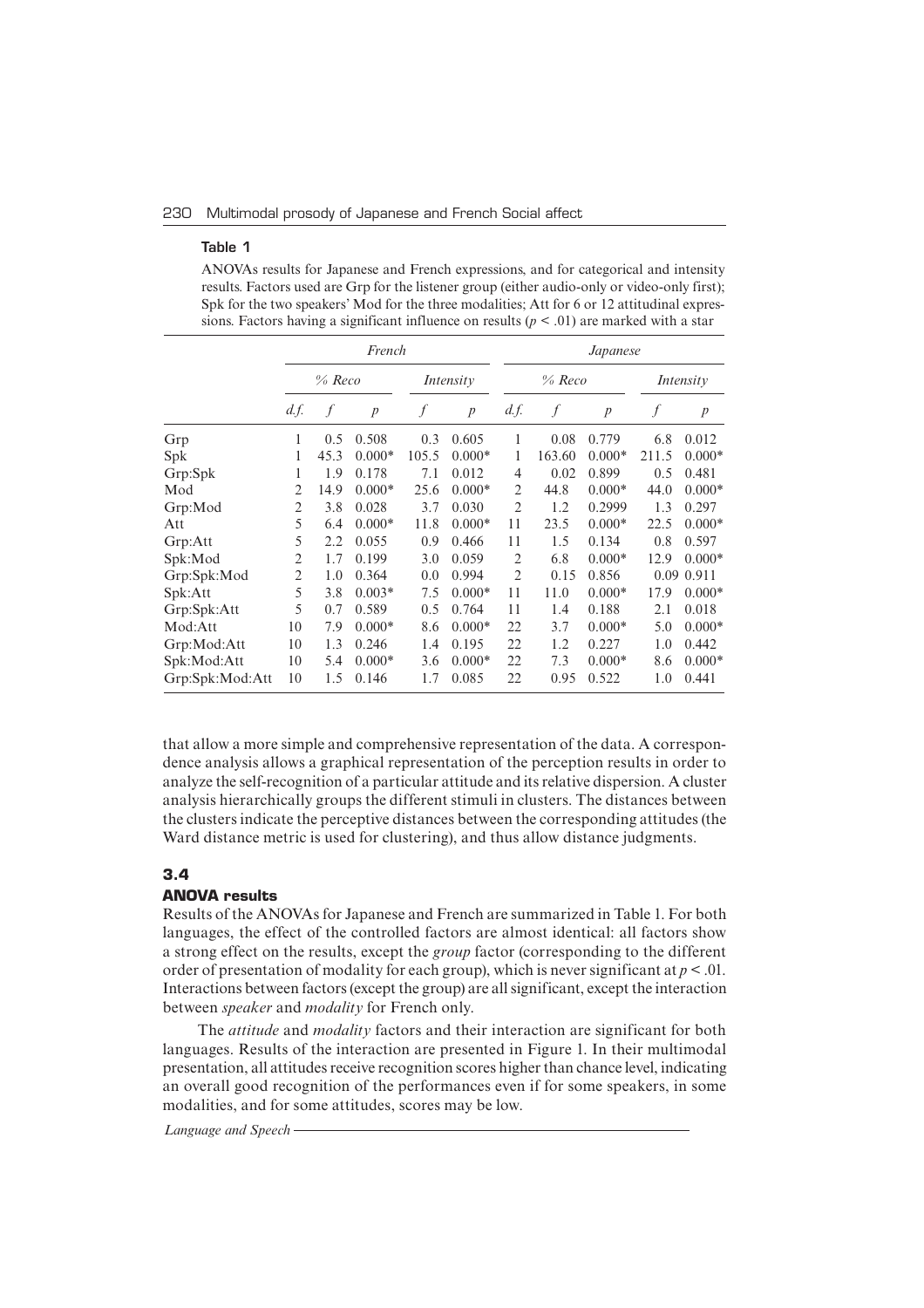#### Figure 1

Percentage of recognition obtained by each attitude, for each modality, in Japanese (top) and French (bottom). The plain horizontal bar on each graph represents the chance level

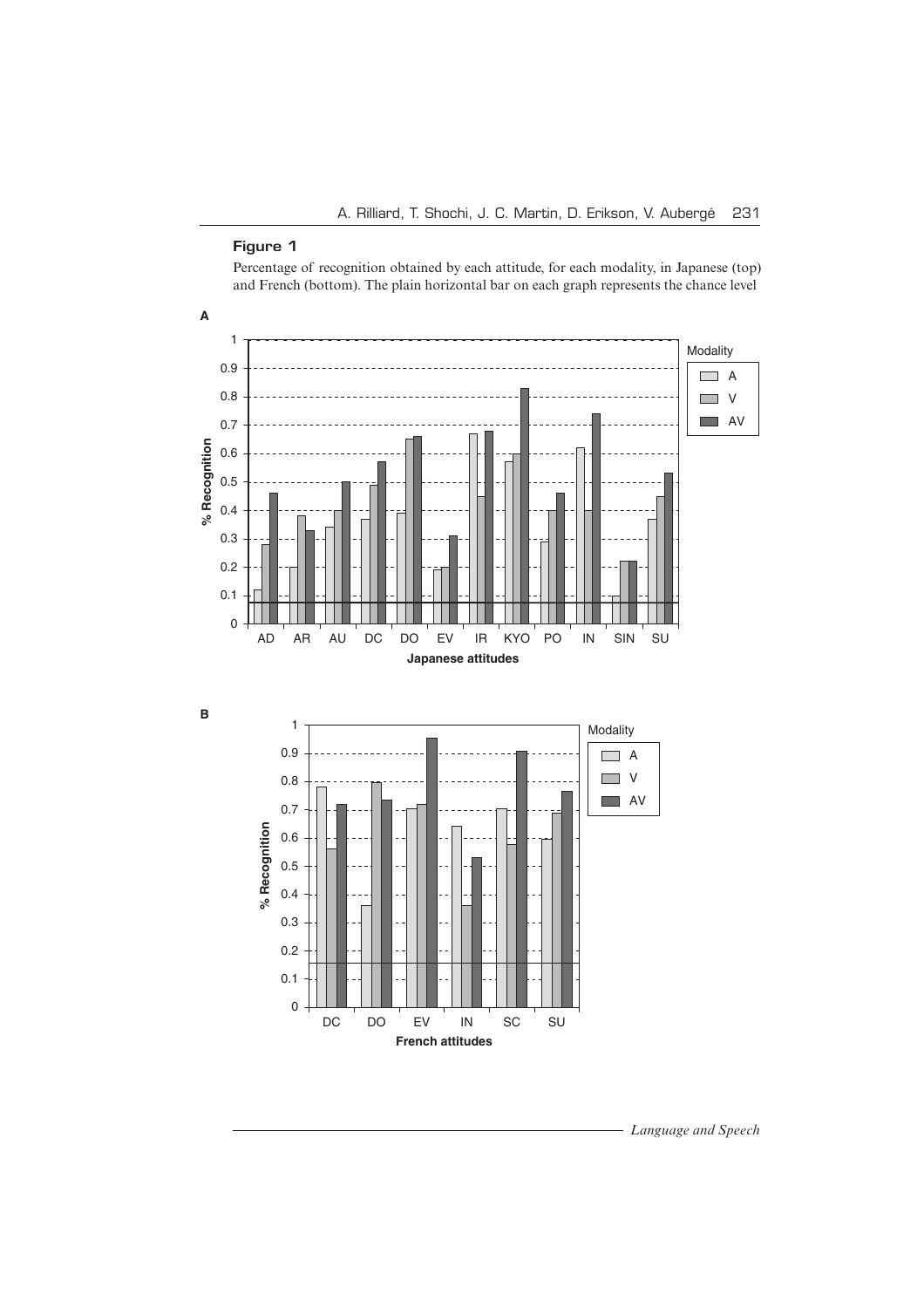Amongst the five attitudinal labels represented in both languages (i.e., *declaration*, *doubt*, *obviousness*, *interrogation* and *surprise*), all except *declaration* show a similar influence of the modality on perception results for Japanese and French. Best performances for *doubt* are achieved with visual information; *obviousness* and *surprise*, mainly with audovisual; and *interrogation* mainly with acoustic information. This is a first indication of the coherence of the multimodal data recorded in this corpus. The relative contribution of modalities to the different attitudes will be studied later, together with the analysis of these modalities.

Another factor having a main influence on the perception results is the speaker's performance. For Japanese, the naïve speaker (SJ2) received lower overall recognition scores than the trained one. The strategy of SJ2 regarding the use of each modality is significantly different from the one of SJ1. For French, there is also one speaker (SF1) who systematically received better recognition scores than the other speaker (SF2), even though their strategy towards the two modalities seemed coherent (non significant interaction between the *speaker* and the *modality* for French). Therefore, for the objective analysis, only the data from SJ1 and SF1 will be discussed, in comparison with their perception scores. The reason for this is because we focus on evaluating the possible influences of the visual parameter on prosodic attitude, and not speaker differences. Even if our experiment may show that speaker performance is critical, our data is not sufficient for extracting relevant information concerning this point.

#### **3.5**

#### **Analysis of confusion matrices**

Analysis of the confusion matrices leads to interesting parallels between attitudinal expressions: data reduction techniques allow grouping the attitudinal expression inside a more general cluster, thus enhancing the main perceptive proximities. The results of the clustering analysis are presented here, for both Japanese and French, and for each modality (cf. Figure 2).

For the Japanese speaker, SJ1, the recognition of each attitudinal expression is over the chance level in each modality, with few exceptions (especially the audio-only *admiration*). *Admiration* is perceived as *arrogance* in the audio-only condition, but visual information allows a clear distinction, even if they stay at a global level in the same cluster. Three general clusters emerge from the audio-only and the audio-video analyses. The first cluster groups the politeness expressions plus declaration; whereas the remarkably well-recognized video-only *kyoshuku* is outside this cluster, and the video-only *obviousness* is mixed up with *sincerity-politeness*. The second cluster groups the expression of "query" (*interrogation*, *doubt*, *surprise*), with video-only *surprise*, also recognized without confusion. The third cluster groups *admiration* with attitudes described by Shochi et al. (2008) as "*express[ing] the imposition of the speaker's opinion*" (*arrogance*, *authority*, *obviousness*, *irritation*).

For the French speaker SF1, each attitude is recognized over chance, whatever the modality. The main confusion arises for the audio- and video-only expressions of *doubt*, mixed with *surprise* for the audio-only modality, and with *interrogation* for the video-only modality. At a global level, two main clusters appear, plus the *suspicious irony* expression, always well distinguished from the other attitudes. The first cluster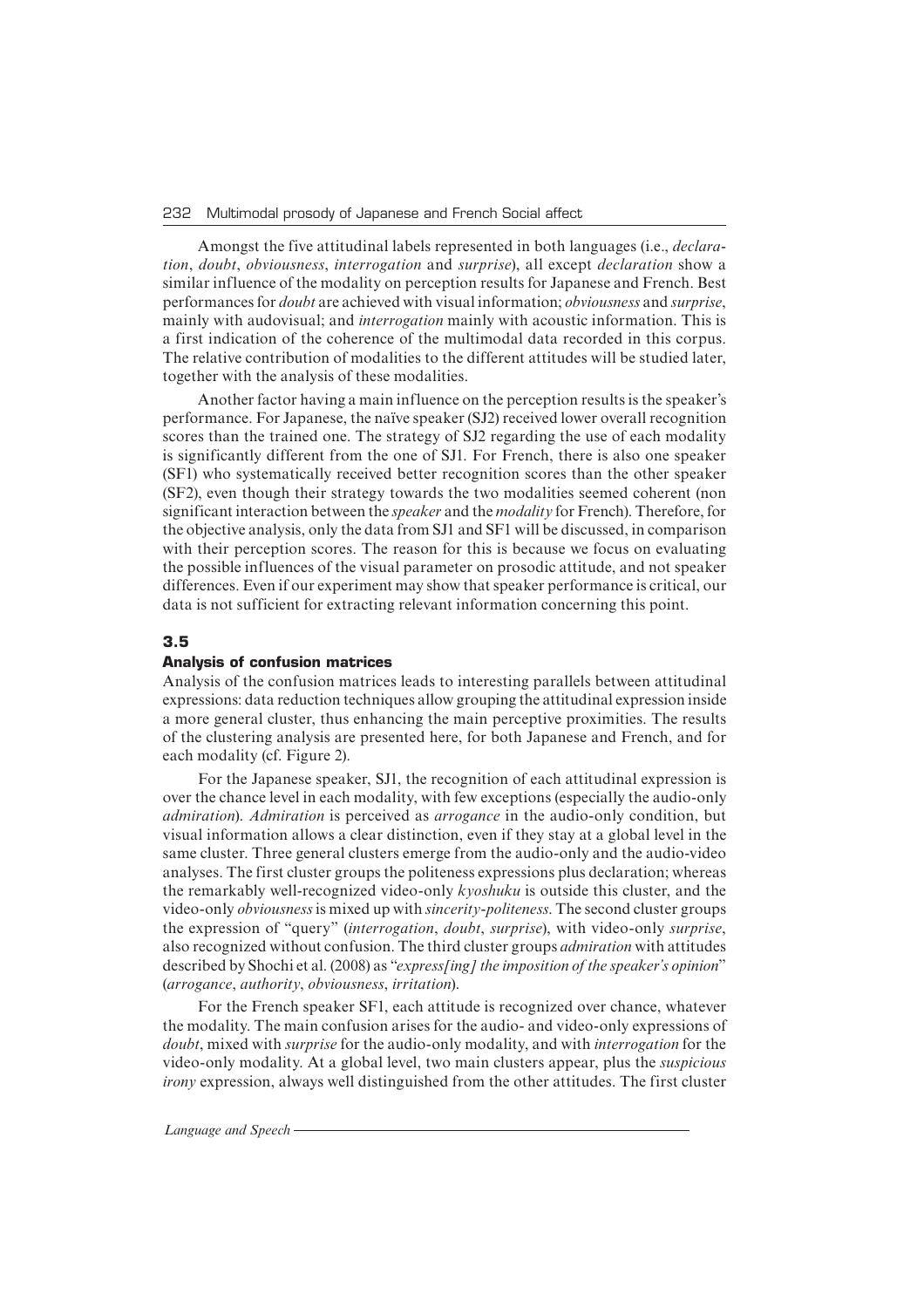#### Figure 2

Hierarchical clustering of attitudinal expressions obtained from recognition scores, for speakers SJ1 and SF1, and for each modality (audio, visual, and audiovisual). The height indicates the relative distances between each attitude or clusters of attitudes

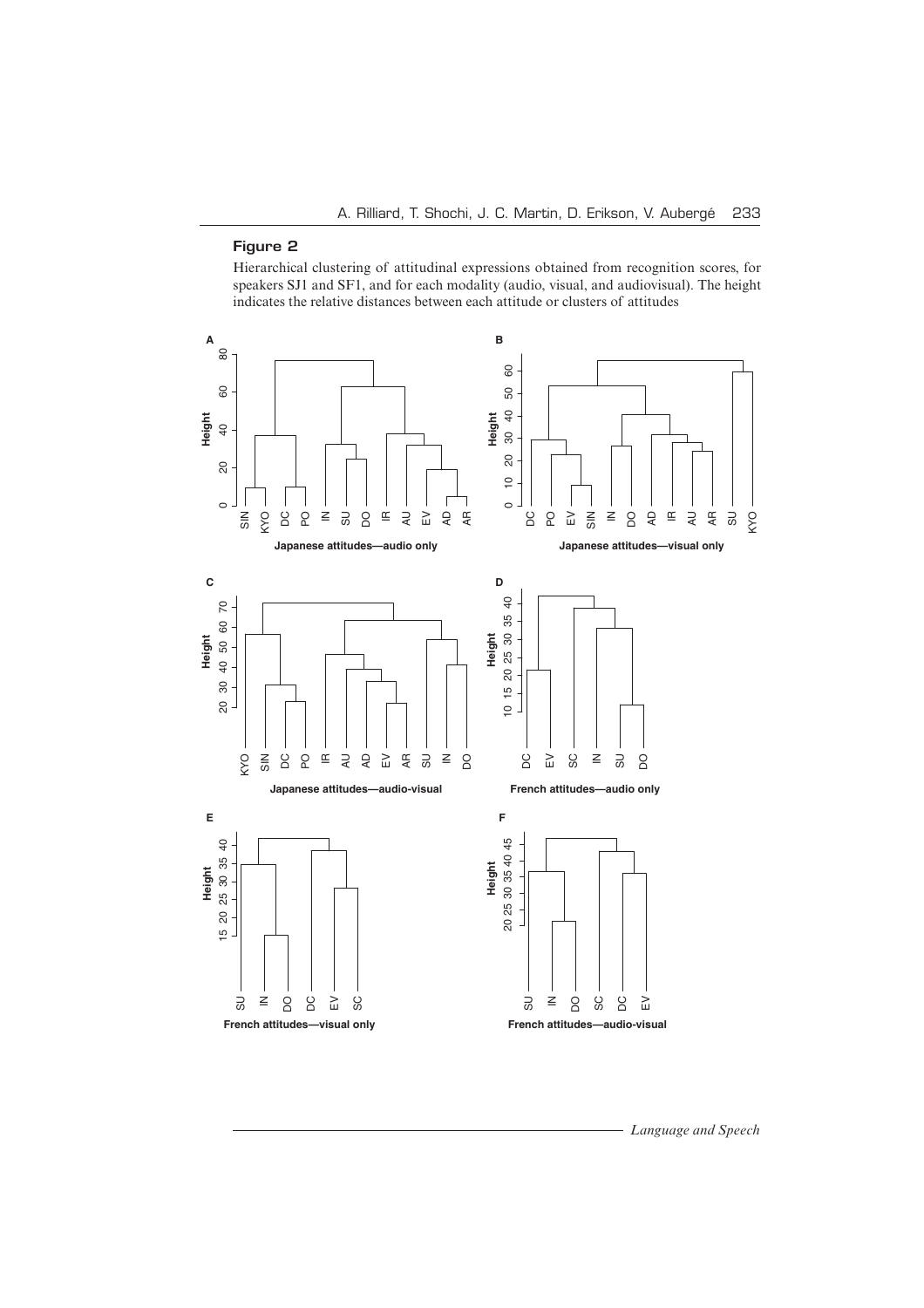groups the declarative expression of *obviousness* and *declaration*, whereas the second cluster groups the interrogative attitudes of *surprise*, *doubt* and *interrogation*. This configuration remains stable for each modality, except for the visual-only modality, where *declaration* is perfectly recognized but *obviousness* and *suspicious irony* show some confusion.

# **4 Objective parameters and analysis**

#### **4.1 Objective analysis**

#### 4.1.1

Extraction of acoustic parameters

Acoustic parameters of prosody were extracted automatically from the hand-labeled signals, with Matlab scripts using the yin algorithm of fundamental frequency (F0) extraction (cf. de Cheveigné & Kawahara, 2002). Three parameters are extracted: F0 (in semitones), duration (in seconds—either syllabic for French or moraic for Japanese), and intensity (in dB). For both F0 and intensity parameters, three values for each vowel were calculated.

For each parameter, we calculated the maximum, minimum, mean, and range, and also the slope of the curve (i.e., the mean value of the first vowel minus the mean value of the last one). These five values for each of the three acoustic parameters are recorded for each attitudinal expression, and used as entries for the principal component analysis.

Due to the complexity and as yet not well-known approach to analyzing voice quality (e.g., d'Alessandro, 2006), the study of voice quality cues is reserved for future work. Moreover, although it is clear that voice quality has a significant impact on perception of Japanese attitudes (Shochi, 2008), it is probably not that useful for French attitudes (Morlec et al., 2001).

#### 4.1.2

Extraction of visual Action Units (AUs)

A researcher with some knowledge about the Facial Action Coding System (FACS) (not a certified FACS coder) from the research team viewed each video and marked appearance of AUs related to the upper face, lower face, and head positions based on appearance changes (intensity was not scored) according to the FACS Manual (Ekman, Friesen, & Hager, 2002). The list of AUs used for this analysis, and their labels, are presented in Table 2.

#### **4.2**

#### **Principal Component Analysis (PCA) on audio and video parameters**

Using the objective parameters described above as features, separate Principal Components Analyses were run. Results (cf. Figures 3 and 4) present the relative ability of these features to separate each set of attitudes. We compare the results of the PCAs and the results of the clustering analysis (based on perception results).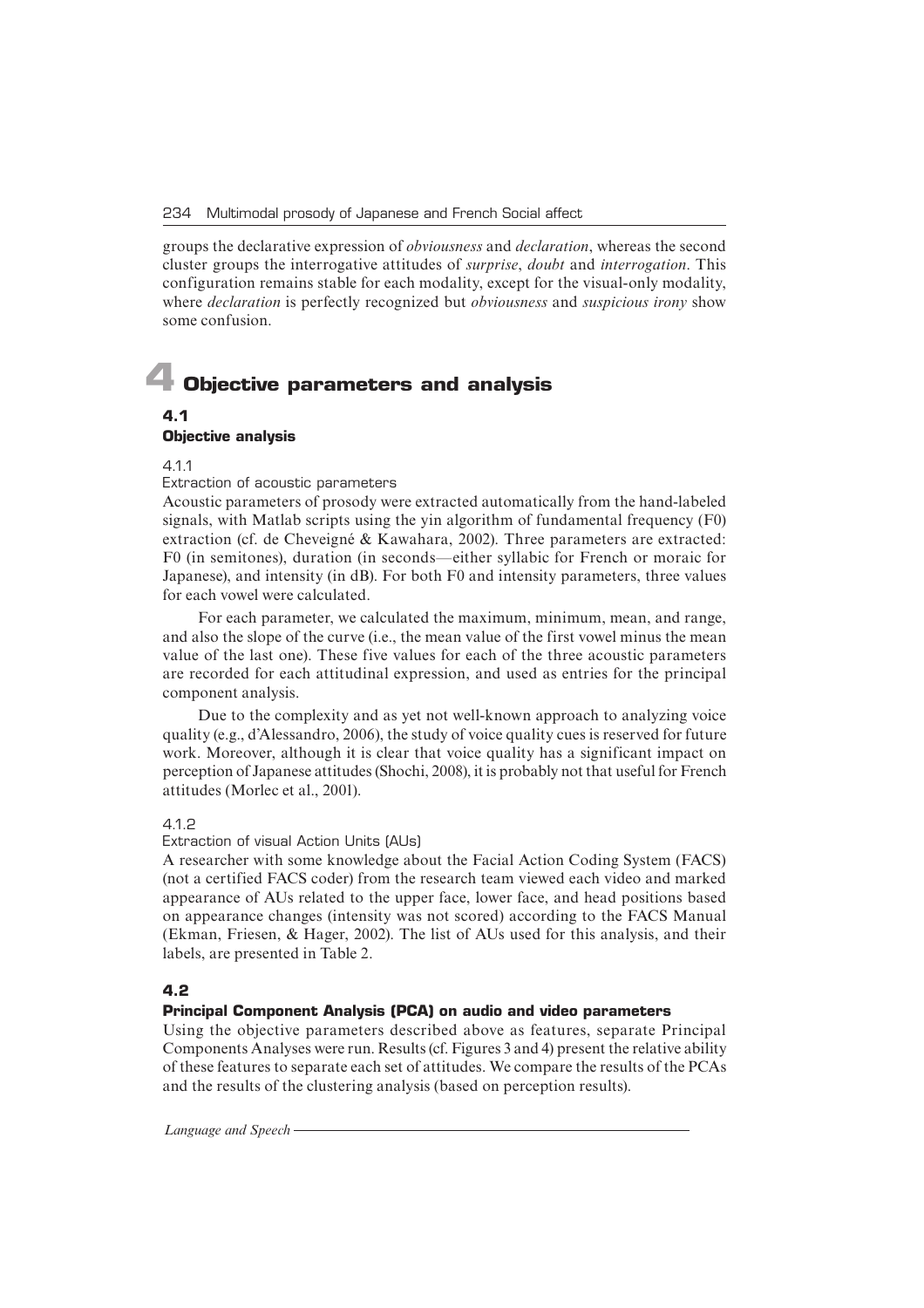#### Table 2

List of visual AU used during the labeling—labels and description

| $A U$ 's label | Description of the AU       |
|----------------|-----------------------------|
| AU $I+2$       | $Inner + outer$ hrow raiser |
| AIJ4           | Brow lowerer                |
| AU 5           | Upper lid raiser            |
| AU 6           | Cheek raiser                |
| AU11           | Nasolabial deepener         |
| AIJ12          | Lip corner puller           |
| AU 15          | Lip cirber depressor        |
| AU 26          | Jaw drop                    |
| AU 43          | Eyes closed                 |
| AU 51          | Head turn left              |
| AU 57          | Head forward                |
| SН             | Shoulder shrug              |
| <b>HN</b>      | Head nod                    |

#### 4.2.1

Japanese attitudes

PCAs based on F0 parameters show the following distinctive features. Both a high range of F0 and an important maximum F0 value characterize *doubt* (with the highest range) and *surprise* expressions. Expressions with a lower F0 values are *authority*, *sincerity*, and *kyoshuku*. The general slope of the curve relates to *obviousness* and to a lesser degree to *declaration*. The F0 mean does not have any particular distinctive power.

Moraic duration patterns mainly separate *admiration* from the others, with the most important duration range, due to an impressive lengthening of the last syllable, also resulting in the highest maximum of duration (and therefore the most important negative slope). A slightly positive duration slope corresponds systematically to sentences pronounced with the last mora based on a simple [s], without added [u], that is, to *arrogance*, *authority*, *declaration*, *sincerity*, and *kyoshuku*.

The intensity parameter mainly separates the most intense expressions, with important intensity mean and maximum (mainly *authority*, and also *obviousness* and *surprise*) from the others. It also separates expressions with a positive slope (i.e., lowest voice at the end): *arrogance*, *declaration*, and *obviousness*; from the expressions with a rising voice strength: *kyoshuku*, *interrogation*, *surprise*, and *doubt*.

Finally, the visual AUs clearly distinguish *irritation* and *kyoshuku* as specific expressions. Then, it groups the questioning attitudes (*interrogation*, *surprise*, and *doubt*), and makes a clear cluster composed of *politeness*, *admiration*, *sincerity*, and *arrogance* around AU 1. *Declaration* and *authority* do not feature any particular facial AU. The somewhat restricted amount of information obtained from the AUs' labeling does not allow a sufficiently clear distinction of Japanese attitudes, even though listeners showed good results. Future work along these lines may require a more detailed analysis of visual information.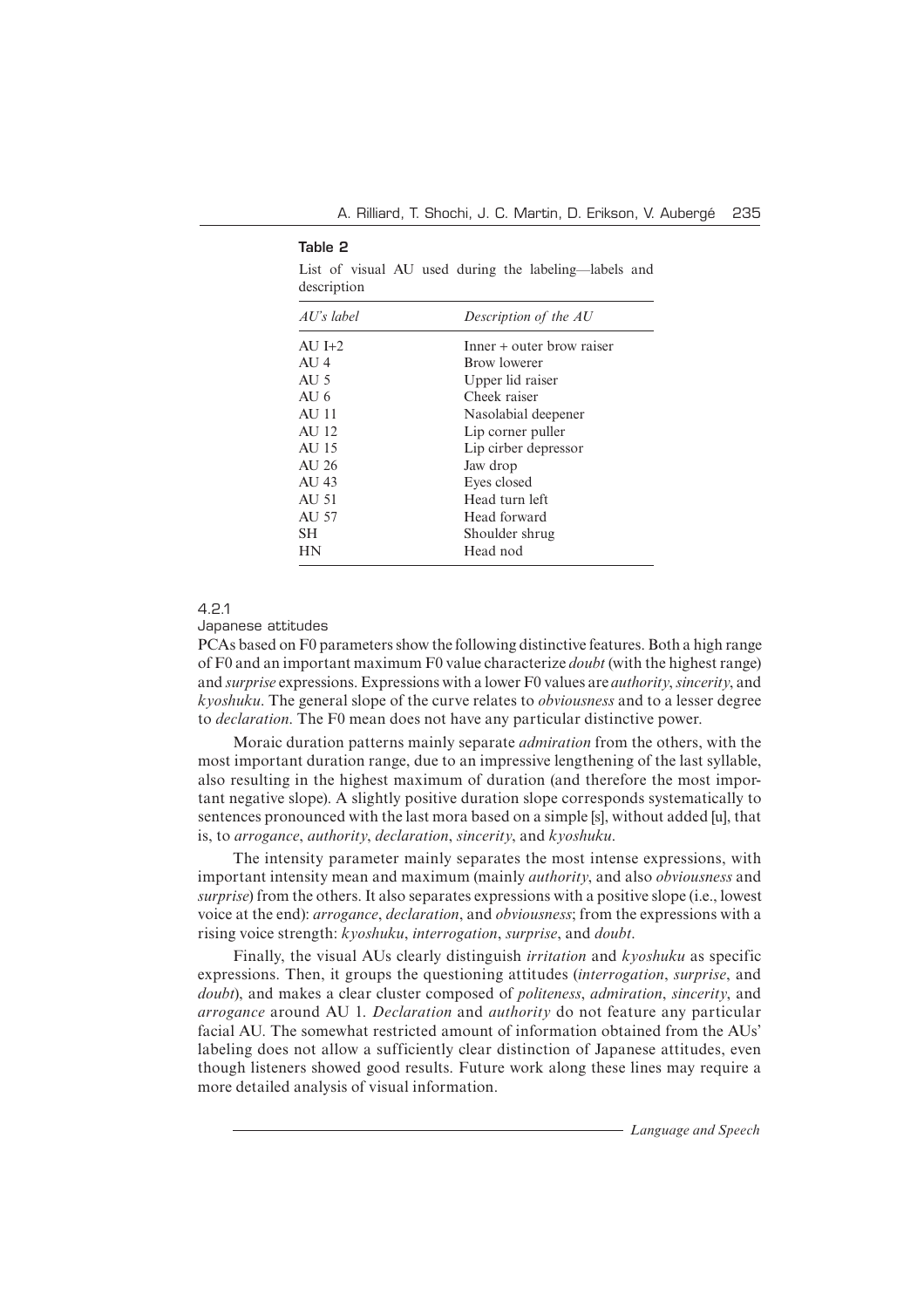#### 236 Multimodal prosody of Japanese and French Social affect

#### Figure 3

Two main dimensions of PCAs for speaker SJ1, showing the relative contribution of the following parameters to each attitude: F0, moraic duration, intensity (mean value, maximum value, minimum value, and slope for each parameter), AUs (as listed in Table 2)



## 4.2.2

French attitudes

Analysis of the F0 parameters underlines the main influence of F0 in the attitudinal expression of French attitudes, already shown by Morlec et al. (2001). *Suspicious irony* is apart from the other attitudes, with the highest F0 range, an important F0 maximum and a decreasing F0 (positive slope). Declaration is also separated from the other attitudes, with a positive slope and a generally low F0 curve. Interrogative expressions (*surprise*, *doubt*, and *interrogation*) are grouped together, with a negative slope—that is, a rising final F0.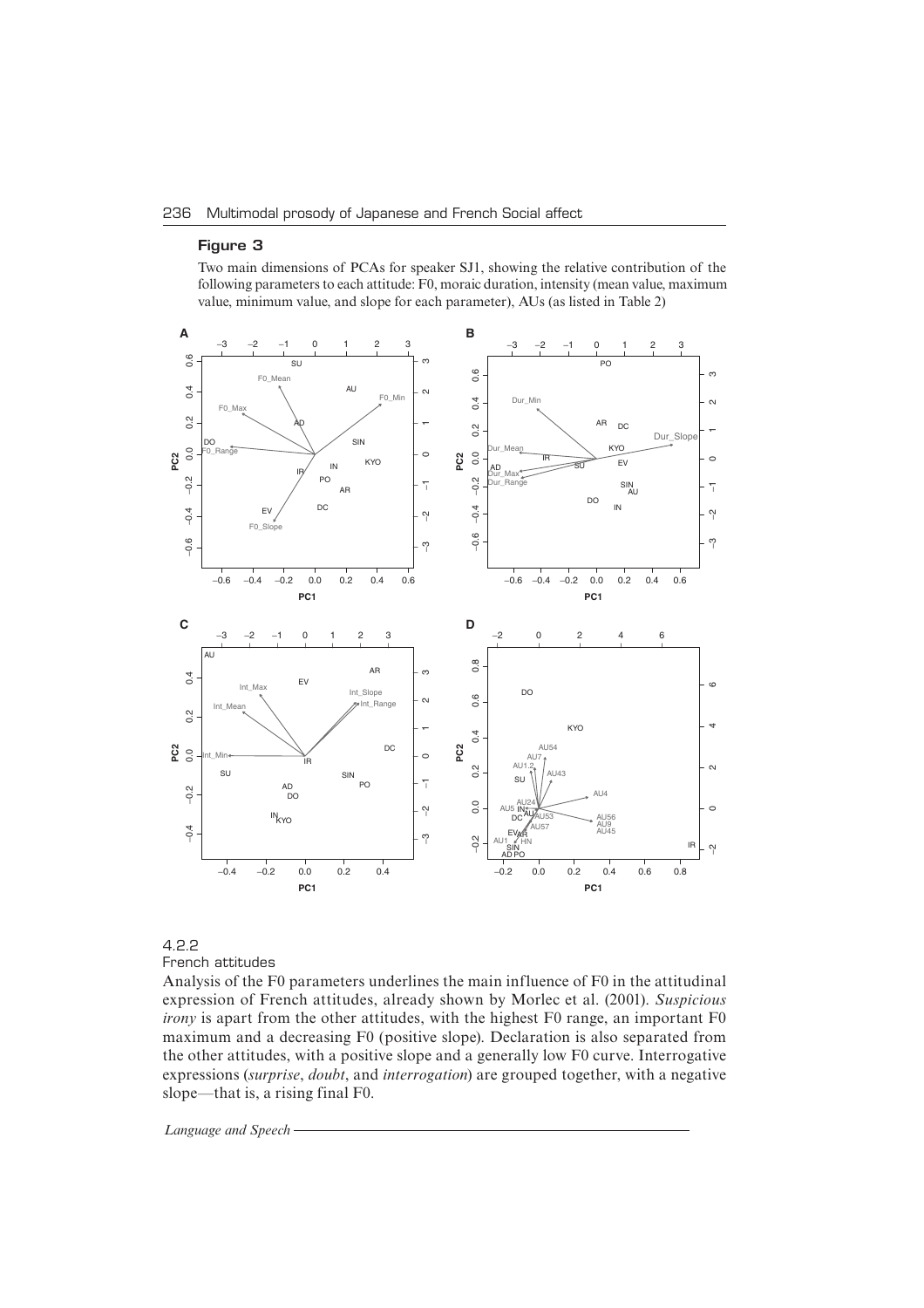#### Figure 4

Two main dimensions of PCAs for speaker SF1, showing the relative contributions of the following parameters to each attitude: F0, moraic duration, intensity (mean value, maximum value, minimum value, and slope for each parameter), AUs (as listed in Table 2)



Syllabic duration parameters also separate *suspicious irony* from other, with the highest duration range and the longest syllable (at the end). Other expressions generally show small changes in their durational patterns, except for *surprise* with a positive slope.

Intensity parameters distinguish two expressions: *suspicious irony* and *surprise*. Both attitudes have a high intensity (mean and maximum), but *suspicious irony* has a large range of intensity, whereas intensity for *surprise* is more constant.

Four kinds of facial expressions are distinguished: (1) the *doubt* and *question* expressions; (2) the *surprise* and *obviousness* expressions, that are both expressed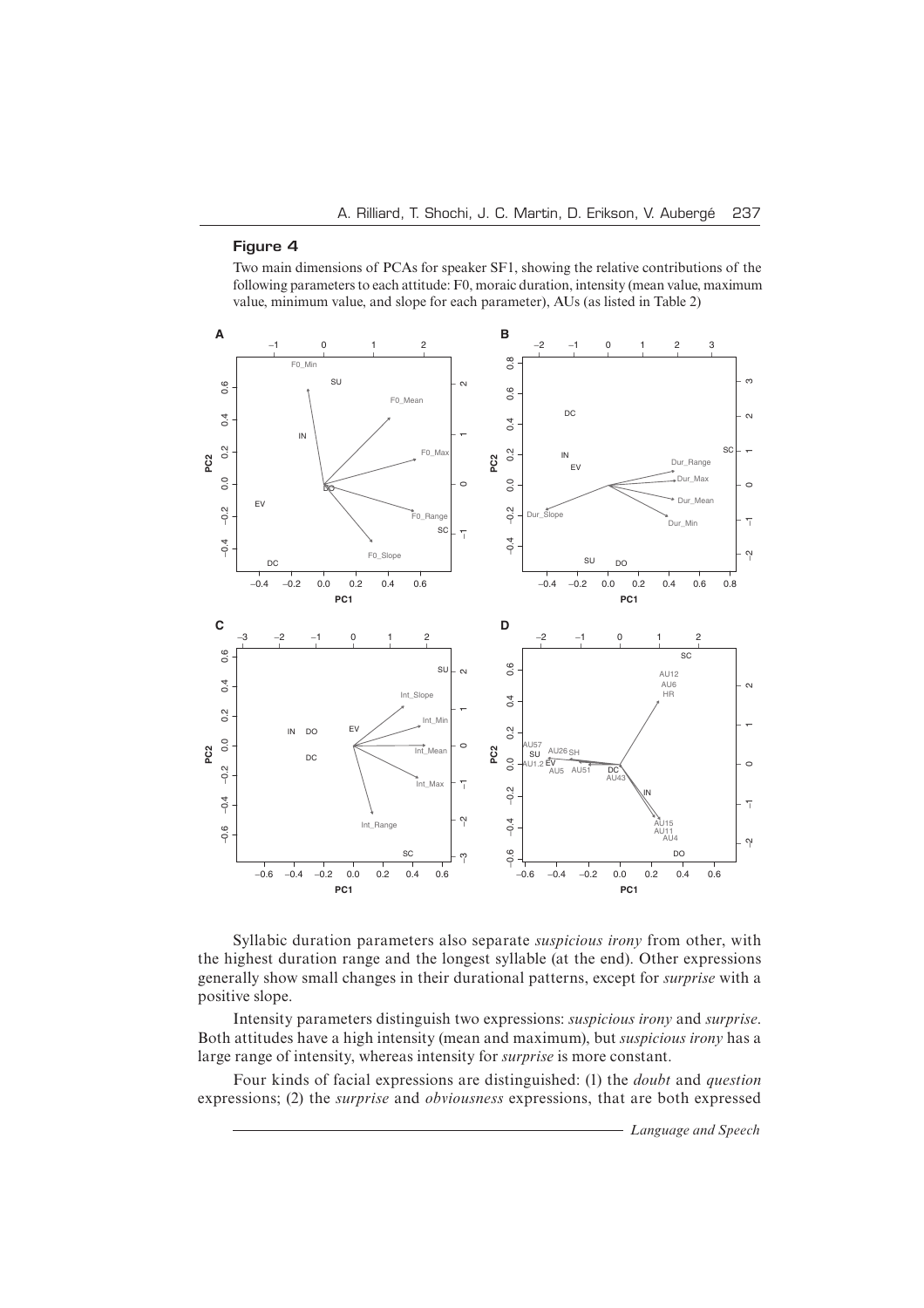with AU 1+2 and AU 57; (3) *suspicious irony*; and (4), finally, *declaration*, that does not display any facial AU.

#### **4.3**

#### **Analysis and comparison with subjective results**

By comparing the distribution of attitudinal expressions made on the basis of objective and subjective results, it is obvious that results are more coherent for French than for Japanese. That can be explained by the two main drawbacks of our analysis: the absence of voice quality measurement for Japanese, and the fact that our AU labeler may have been less acute on Japanese stimuli, as he is not a speaker of Japanese, and may have been "blind" to some pertinent cues. An automatic detection of the visual parameters which we consider for future research may be more suited to such a study.

For French, F0, duration, and AU, as well as perception results, clearly distinguish *suspicious irony* from others, and oppose interrogative expressions and declarative ones. The main difference between objective and subjective results concerns the facial expressions of *obviousness* and *surprise*, performed with two identical AUs, amongst others. One of the main contributions of facial information is the very clear distinction allowed by these cues of the expressions of *doubt*, *obviousness*, and *suspicious irony*. In preceding works (Morlec et al., 2001), both *doubt* and *suspicious irony* show some confusion (in audio), while for our speaker, *doubt* and *obviousness* are confused in the audio-only condition. It seems then obvious that visual information brings a clear distinction between the more expressive attitudes, while they are less relevant for the two modalities (non-expressive attitudes) of *declaration* and *interrogation*.

The analysis of the Japanese data gives some hints about the main characteristics of attitudinal prosody, but the description of prosodic parameters seems too gross to catch the complexity of all these expressions; specifically it suffers from the size of the corpus, which is too limited to extract statistically relevant data. Two essential measurements may need to be done: a measure of the voice quality dimension, of primary importance for the perception of some Japanese attitudes like *kyoshuku* (cf. Shochi, 2008); and a description of intonation in terms of contours, not only using F0 values averaged on the utterances. However, the results obtained in the audio-only and with the audovisual condition are close to those obtained by Shochi et al. (2006) in an audio-only condition. Furthermore, a set of AUs has been identified for each attitudinal expression. These AUs allow a straightforward identification of the *kyoshuku* expression, and this finding is important in the perspective of a cross-cultural perception of this culturally-built expression—absolutely not recognized in an audio-only condition by occidental listeners (Shochi, 2008). Other information carried by the visual modality allows also a clear distinction between assertive vs. dubitative expressions.

There are differences between Japanese and French, but also similarities. In both languages, *declaration* does not use a specific AU but is recognized in the video-only modality. This is a bridge to Danes (1994) assertion, that:

We must rather assume that any utterance or higher discourse unit has an *emotional value* in its communicative situation, both on the producer's and the receiver's side (though not necessarily for both of them in a given case, or in the same measure). Thus, even the alleged "absence of emotional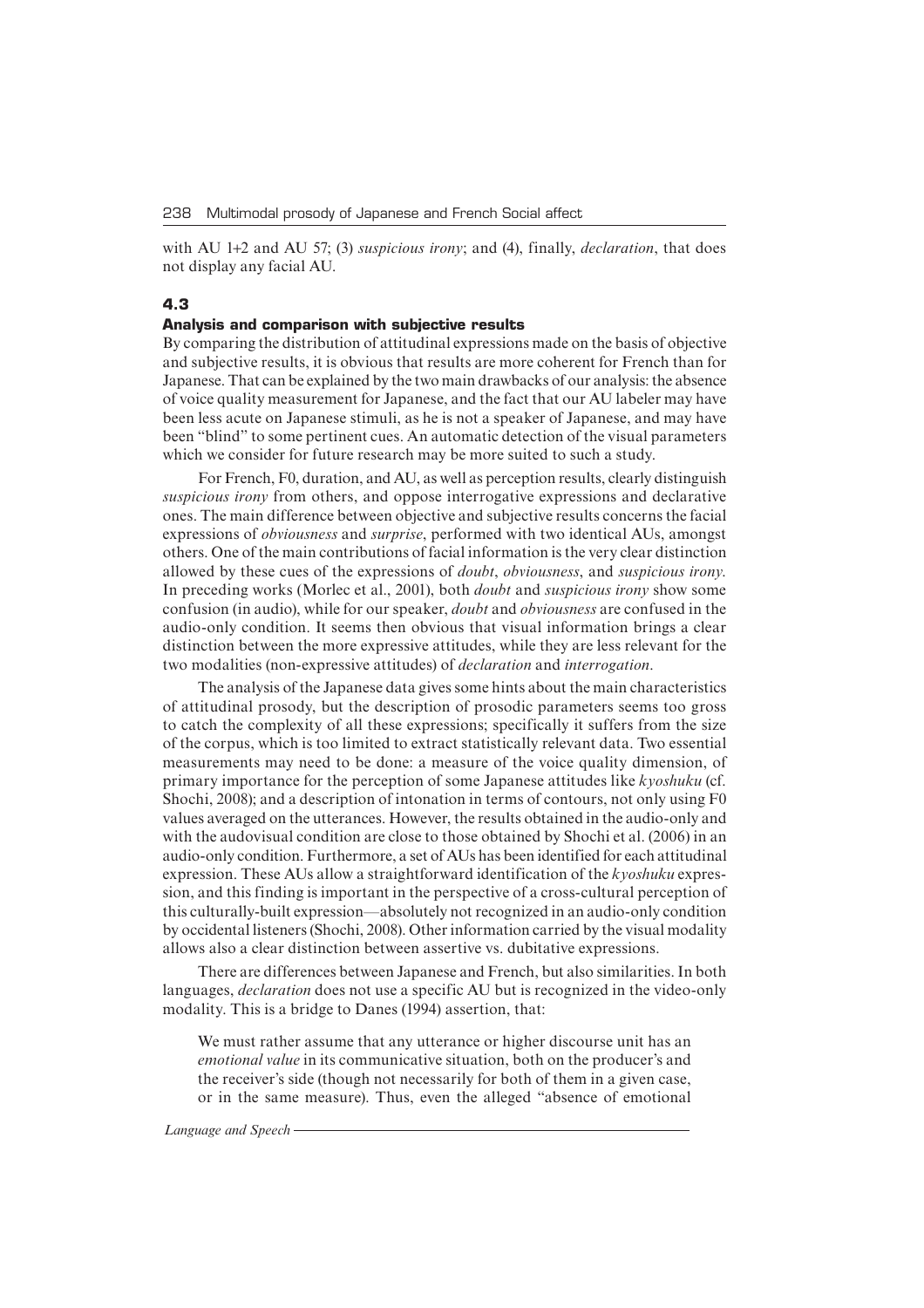involvement" represents, in fact, an instance of the category of emotional state, and an utterance of this nature may carry—in certain contexts—a high emotional value. (1994, p.258)

*Obviousness* in both languages is difficult to characterize, and seems to heavily rely on the speaker's performance, whereas *surprise* expressions are performed with a rising F0 at the end of the sentence, and use the AU 12, and *surprise* is one of the few attitudes cross-culturally recognized by Japanese, American, and French in Shochi (2008). The dubitative expressions, *interrogation*, *surprise*, and *doubt* seem to behave similarly in Japanese and French: in the audio-only condition, *surprise* and *doubt* are close together, with relative proximity to *interrogation*, while with the visual information (visual-only and audovisual conditions), *interrogation* and *doubt* show a higher proximity and *surprise* receives better discrimination scores, even if it is generally still in the same cluster. The results of the audio-only condition recalls very interestingly those obtained by Shochi (2008), who obtained similar confusions between *doubt* and *surprise*, with a proximity to *interrogation* on Japanese, French, and British English, with native listeners as well as in cross-cultural conditions with Japanese, French, and American English listeners (with some minor differences for the Japanese listeners). This strong perceptual effect obtained on audio-only cues seems to be counterbalanced by the visual cues, which discriminate mainly the *surprise* expression. Finally, in both languages, there is a systematic opposition between the assertive and the dubitative expression, that can be enlighten by the classification of speech acts expressivity proposed by Brandt (2008), from a linguistic point of view. The Japanese language, moreover, adds a dimension of dominance, or of imposition of the speaker, orthogonal to the assertive-dubitative dimension. The French attitude of *suspicious irony* may be seen as one expression of this dimension.

## **5 Conclusions**

Production and perception cues to Japanese and French attitudinal expressions display interesting similarities. First, the two modalities are widely used by all speakers, and are decoded adequately by listeners: almost all attitudes are recognized over the chance level in each single modality, and audovisual performances generally outperform those obtained with individual modalities. The different expressivity and strategy of the speakers also have a strong impact on the subjects' performances. Along these lines, future work would benefit from preparation of more naturalistic situations of interaction, and from more speakers in order to assess a wider range of possible strategies. This would allow us to determine some main coherences, which were not easily seen from the limited set of speakers we had in the current study.

Approaches of attitudinal expressions based on a collection of discrete categories may also raise some issues. It seems promising to restrict such a study to the analysis of one particular dimension that comes out of the results described in this article (such as the politeness–impoliteness dimension for Japanese in comparison with politeness in other languages—Loveday, 1981, such as French). Such a dimension may be more easily tested amongst languages (cf. Sagisaka et al., 2004), and its acoustic and visual correlates could also be extracted. We also intend to investigate the impact of speakers and listeners' personality traits and emotional intelligence on the audiovisual expression and perception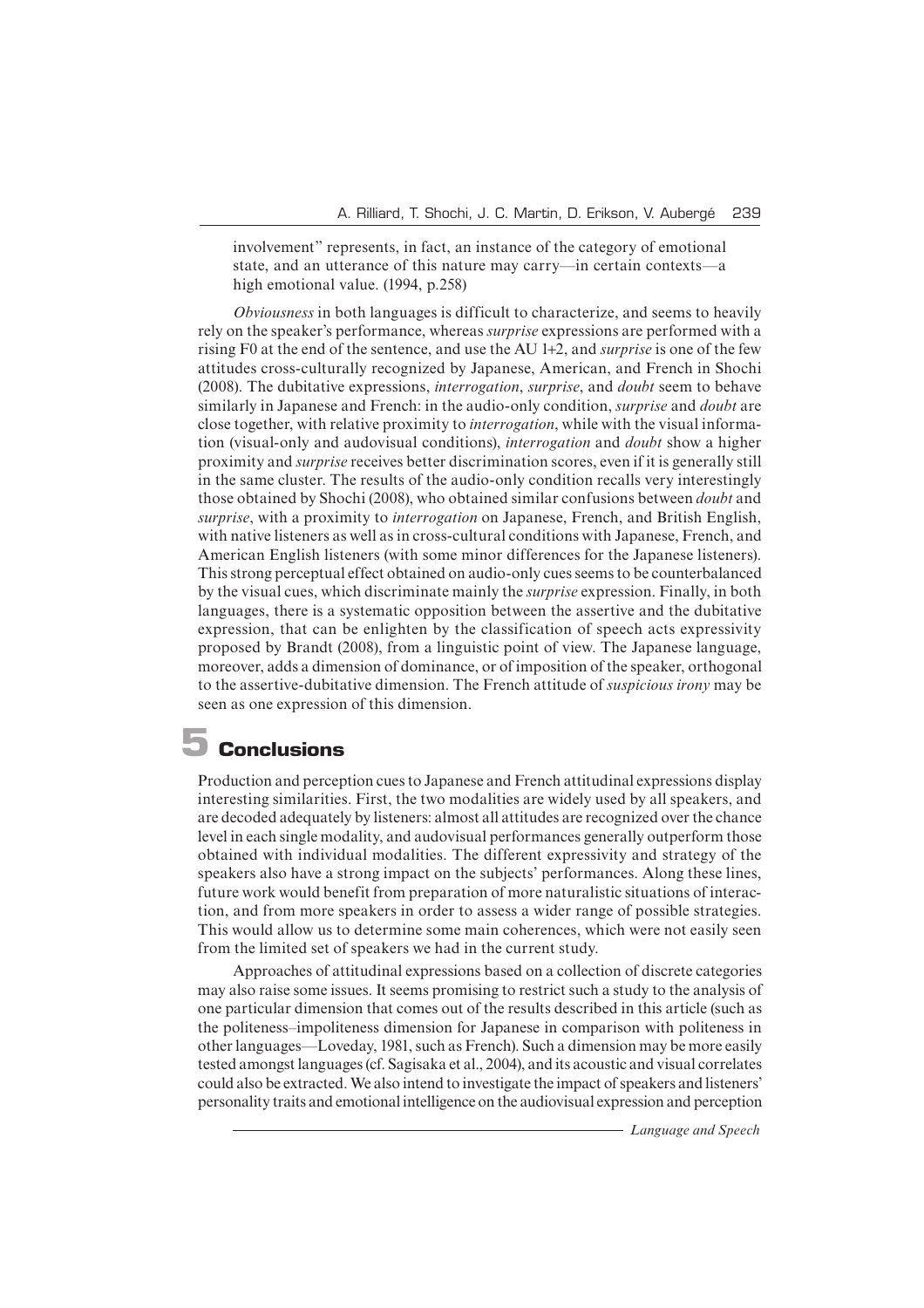of these attitudes as a means of understanding the individual differences that we observe, since some research has shown that personality traits of listeners might affect perception of attitudes (e.g., Cooper, 2002; Matthews, Zeidner, & Roberts, 2002).

Objective analysis based on static cues—either acoustic or visual ones—seems not to be sufficient to understand the performances of listeners: some of the main divergences can be explained, but not all of them. It seems of primary importance to add dynamic and global information to such an objective analysis (Aubergé, Audibert, & Rilliard, 2004) using an automatic labeling tool. For example, rapid eye movement might have a dramatic influence on the subjects' ratings, but are not taken into account in the current analysis. In a similar way, the F0 contour of the sentence was of importance for the expression of French attitudes (Morlec et al., 2001), but is unsatisfactorily described by the mean F0 values, used as descriptors of intonation in this study. The main problem for using such information is the difficulty in our current data reduction technique to deal with contour shapes, not just scales. Future work is required in order to improve the objective analysis, for example, by adding an intensity rating to the AUs, and analysing the dynamics of the audiovisual signs.

Once coherent sets of acoustic and visual cues are at our disposal, we plan to create controlled animated audovisual replays of the attitudinal expressions, using facial animation (Buisine et al., 2006; Martin, Niewiadomski, Devilliers, Buisine, & Pelachaud, 2006) and copy-synthesis approaches, in order to have a better control of the perceptual relevance of the different cues. Virtual characters, the expressivity of which would be controlled with hand-driven interfaces (d'Alessandro et al., 2007; Martin et al., 2007) may allow experimenters to design Wizard-of-Oz scenarios (Dahlbäck, Jönsson, & Ahrenberg, 1993) of man–machine interaction. In this situation, the timecourse of the perceptually validated cues, relative to other information such as the syntactic structure of the utterance or the occurrence of an emotionally-loaded event, may be manipulated in order to evaluate if the dynamics of both audio and visual cues can induce the perception of the difference between spontaneous vs. controlled expressive states. Such studies on social affects provide additional knowledge about the audiovisual expression and perception of affects.

#### **References**

- ALLERTON, D. J., & CRUTTENDEN, A. (1978). Syntactic, illocutionary, thematic and attitudinal factors in the intonation of adverbials. *Journal of Pragmatics*, **2**, 155–188.
- AUBERGÉ, V. (2002). A Gestalt morphology of prosody directed by functions: The example of a step by step model developed at ICP. In B. Bel & I. Vincent-Marlien (Eds.), *Proceedings of Speech Prosody 2002* (pp.151–154). Aix-en Provence: Laboratoire Parole et Langage.
- AUBERGÉ, V., AUDIBERT, N., & RILLIARD, A. (2004). Acoustic morphology of expressive speech: What about contours? *Proceedings of Speech Prosody 2004* (pp.201–204). Nara, Japan.
- AUBERGÉ, V., & CATHIARD. M. (2003). Can we hear the prosody of smile? *Speech Communication*, **40**(1), 87–97.
- AUDIBERT, N., AUBERGÉ, V., & RILLIARD, A. (2008). How we are not equally competent for discriminating acted from spontaneous expressive speech. *Proceedings of Speech Prosody 2008* (pp.693–696). Campinhas, Brasil.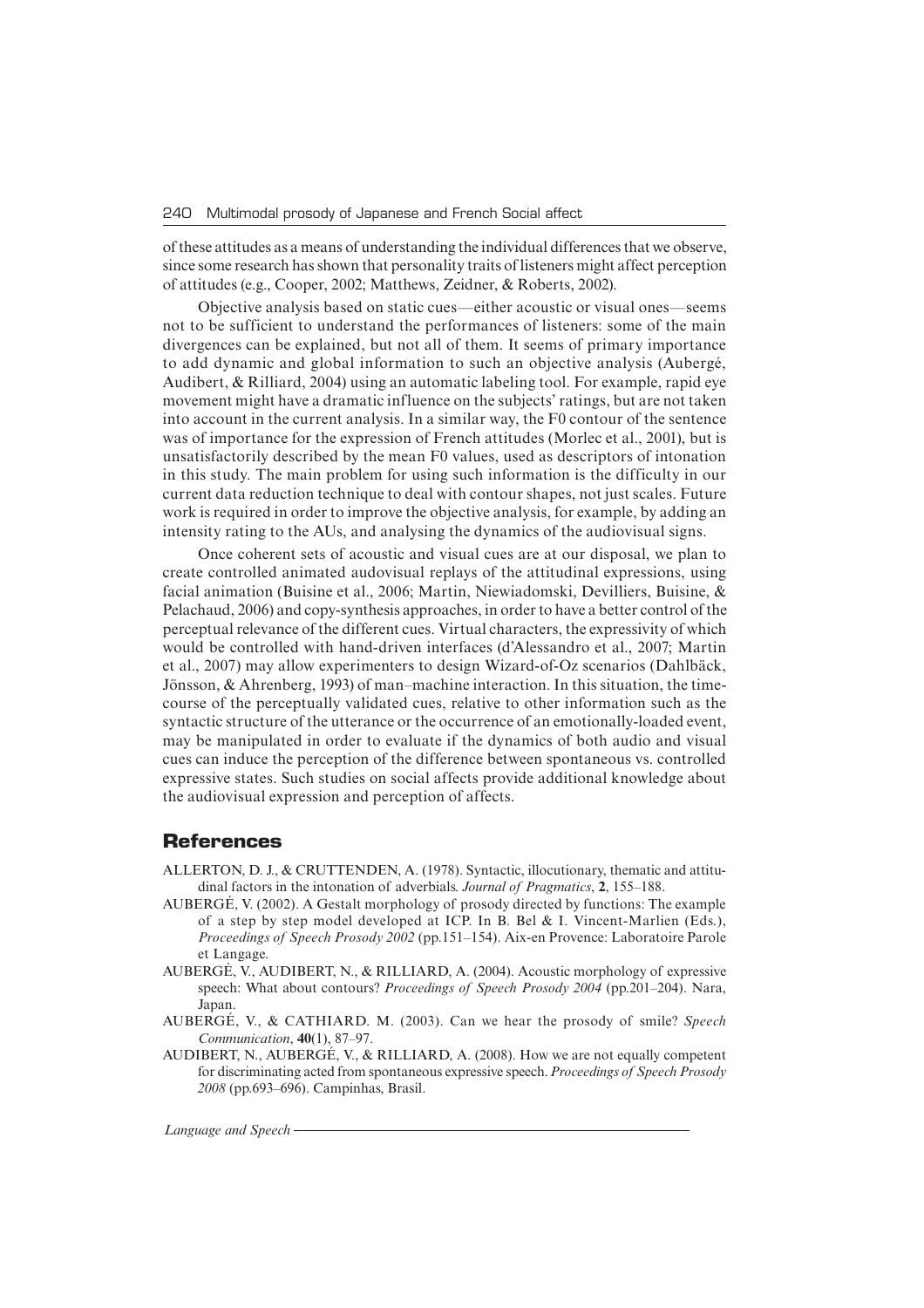- BANSE, R., & SCHERER, K. R. (1996). Acoustic profiles in vocal emotion expression. *Journal of Personality and Social Psychology*, **70**, 614–636.
- BÄNZIGER, T., & SCHERER, K. R. (2005). The role of intonation in emotional expressions. *Speech Communication*, **46**, 252–267.
- BARKHUYSEN, P., KRAHMER, E., & SWERTS, M. (2006). How auditory and visual prosody is used in end-of-utterance detection. In *Proceedings of Interspeech 2006 – ICSLP, Ninth International Conference on Spoken Language Processing* (pp.1276–1279). Retrieved February 2009, from http://www.isca-speech.org/archive/interspeech\_2006
- BARKHUYSEN, P., KRAHMER, E., & SWERTS, M. (2007a). Cross-modal perception of emotional speech. In J. Trouvain & W. J. Barry (Eds.), *Proceedings of the 16th International Congress of PhoneticSciences* (pp.2133–2136). Retrieved February 2009, from http://www. icphs2007.de/conference/Papers/1482/index.html
- BARKHUYSEN, P., KRAHMER, E., & SWERTS, M. (2007b). Incremental perception of acted and real emotional speech. In *Proceedings of Interspeech 2007, 8th Annual Conference of the International Speech Communication Association* (pp.1262–1265). Retrieved February 2009, from http://www.isca-speech.org/archive/interspeech\_2007
- BENZECRI, J. P. (1973). *L'analyse des données*. Paris: Bordas.
- BRANDT, P. A. (2008). Thinking and language. A view from cognitive semio-linguistics. In P. A. Barbosa, S. Madureira, & C. Reis (Eds.), *Proceedings of Speech Prosody 2008* (pp.649–654). Campinhas, Brazil: Editora RG/CNPq.
- BUISINE, S., ABRILIAN, S., NIEWIADOMSKI, R., MARTIN, J.-C., DEVILLERS, L., & PELACHAUD, C. (2006). Perception of blended emotions: From video corpus to expressive agent. In J. Gratch, M. Young, R. Aylett, D. Ballin, & P. Olivier (Eds.), *Proceedings of 6th International Conference on Intelligent Virtual Agents* (pp.93–106). Berlin/Heidelberg: Springer.
- CALBRIS, G., & MONTREDON, J. (1981). *Oh là là. Expression intonative et mimique*. Paris: CLE international.
- CALBRIS, G., & PORCHER, L. (1989). *Geste et communication*. Paris: Hatier-Crédif.
- CALLAMAND, M. (1973). *L'intonation expressive*. Collection le français dans le monde, B.E.L.C. Paris: Librairies Hachette et Larousse.
- CAMPBELL, N. (2005). Getting to the heart of the matter: Speech as the expression of affect. rather than just text or language. *Language Resources and Evaluation*, **39**(1), 111–120.
- COOPER, C. (2002). *Individual differences* (2nd ed.). London: Arnold.
- DAHLBÄCK, N., JÖNSSON, A., & AHRENBERG, L. (1993). Wizard of Oz studies Why and how. Paper presented at the *Workshop on Intelligent User Interfaces*, Orlando, FL, U.S.A.
- d'ALESSANDRO, C. (2006). Voice source parameters and prosodic analysis. In S. Sudhoff, D. Leternova, R. Meyer, S. Pappert, P. Augurzky, I. Mleinek, et al. (Eds.), *Methods in Empirical Prosody Research* (pp.63–87). Berlin/New York: Walter de Gruyter.
- d'ALESSANDRO, C., RILLIARD, A., & Le BEUX, S. (2007). Computerized chironomy: evaluation of hand-controlled intonation reiteration. In *Proceedings of Interspeech 2007* (pp.1270–1273). Retrieved February 2009, from http://www.isca-speech.org/archive/ interspeech\_2007
- DAMASIO, A. R. (1994). *Descartes' error. Emotion, reason, and the human brain*. New York: G. P. Putnam.
- DANES<sup> $\hat{S}$ </sup>, F. (1994). Involvement with language and in language. *Journal of Pragmatics*, **22**, 251–264.
- de CHEVEIGNÉ, A., & KAWAHARA, H. (2002). YIN, a fundamental frequency estimator for speech and music. *Journal of the Acoustical Society of America*, **111**, 1917–1930.
- de MORAES, J. A. (2008). The pitch accents in Brazilian Portuguese: Analysis by synthesis. In P. A. Barbosa, S. Madureira, & C. Reis (Eds.), *Proceedings of Speech Prosody 2008* (pp.389–397). Campinhas, Brazil: Editora RG/CNPq.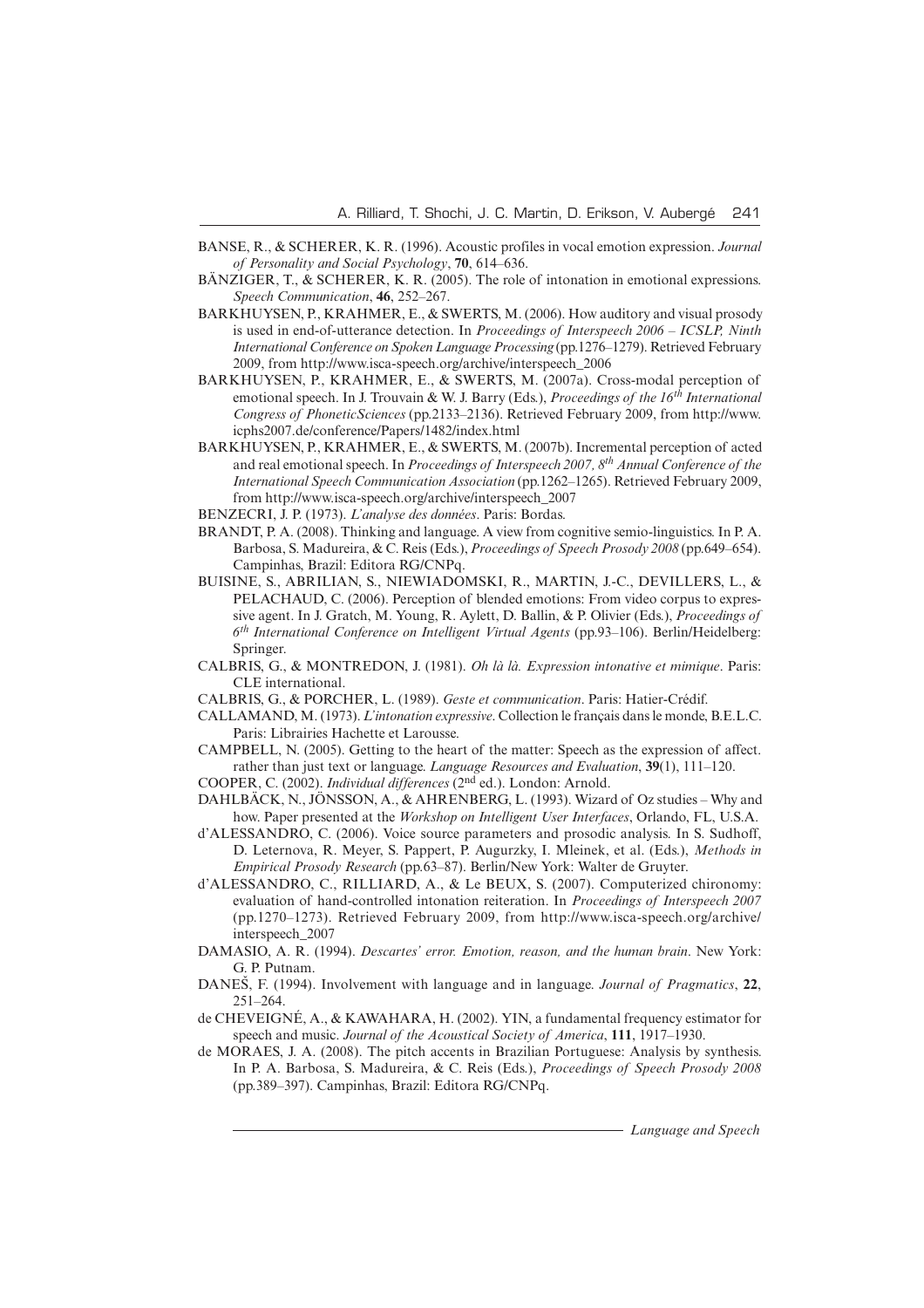- EKMAN, P. (1999). Facial expressions. In T. Dalgleish & T. Power (Eds.), *The Handbook of cognition and emotion* (pp.301–320). Sussex, U.K.: Wiley.
- EKMAN, P., FRIESEN, W. C., & HAGER, J. C. (2002). *Facial action coding system*. Salt Lake City, UT: The Manual on CD ROM., Research Nexus division of Network Information Research Corporation.
- ERICKSON, D., OHASHI, S., MAKITA, S., KAJIMOTO, N., & MOKHTARI, P. (2003). Perception of naturally-spoken expressive speech by American English and Japanese listeners. In N. Campbell (Ed.), *Proceedings of CREST International Workshop on Expressive Speech Processing* (pp.31–36). Kobe, Japan: Kobe University.

FÓNAGY, I. (2003). Des fonctions de l'intonation: essai de synthèse. *Flambeau*, **29**, 1–20.

- FÓNAGY, I., BÉRARD, E., & FÓNAGY, J. (1984). Clichés mélodiques. *Folia Linguistica*, **17**, 153–185.
- GRANSTRÖM, B., & HOUSE, D. (2005). Audiovisual representation of prosody in expressive speech communication. *Speech Communication*, **46**, 473–484.
- GRICHKOVTSOVA, I., LACHERET, A., MOREL, M., BEAUCOUSIN, V., & TZOURIO-MAZOYER, N. (2007). Affective speech gating. In J. Trouvain & W. J. Barry (Eds.), *Proceedings of the 16th International Congress of Phonetic Sciences* (pp.805–808). Retrieved February 2009, from http://www.icphs2007.de/conference/Papers/1539/1539.pdf
- LOVEDAY, L. (1981). Pitch, politeness and sexual role: An exploratory investigation into the pitch correlates to English and Japanese politeness formulae. *Language and Speech*, **24**(1), 71–89.
- MAEKAWA, K. (1998). Phonetic and phonological characteristics of paralinguistic information in spoken Japanese. *Proceedings of the 5th International Conference on Spoken Language Processing* (pp.635–638), Sydney.
- MARTIN, J.-C., d'ALESSANDRO, C., JACQUEMIN, C., KATZ, B., MAX, A., POINTAL, L., ET AL. (2007). 3D audiovisual rendering and real-time interactive control of expressivity in a talking head. In C. Pelachaud, J.-C. Martin, E. André, G. Chollet, K. Karpouzis, & D. Pelé (Eds.), *7th International Conference on Intelligent Virtual Agents (IVA'2007)* (pp.17–19). Berlin/Heidelberg: Springer.
- MARTIN, J.-C., NIEWIADOMSKI, R., DEVILLERS, L., BUISINE, S., & PELACHAUD, C. (2006). Multimodal complex emotions: Gesture expressivity and blended facial expressions. [Special issue on "Achieving Human-like Qualities in Interactive Virtual and Physical Humanoids," C. Pelachaud & L. Canamero (Eds.)] *Journal of Humanoid Robotics*, **3**(3), 269–291.
- MATTHEWS, G., ZEIDNER, M., & ROBERTS, R. D. (2002). *Emotional intelligence—science and myth*. Cambridge, MA: MIT Press.
- MIZUTANI, O., & MIZUTANI N. (1979). *Aural comprehension practice in Japanese*. Tokyo: The Japan Times.
- MORLEC, Y., BAILLY, G., & AUBERGÉ, V. (2001). Generating prosodic attitudes in French: Data, model and evaluation. *Speech Communication*, **33**(4), 357–371.
- MOZZICONACCI, S. J. L. (1998). *Speech variability and emotion: Production and perception*. Unpublished Ph.D. thesis, Eindhoven, The Netherlands.
- OHALA, J. J. (1996). Ethological theory and the expression of emotion in the voice. In *Proceedings of the 4th International Conference on Spoken Language Processing* (pp.1812–1815). Retrieved February 2009, from http://www.isca-speech.org/archive/icslp\_1996
- PAULMANN, S., SCHMIDT, P., PELL, M., & KOTZ, S. (2008). Rapid processing of emotional and voice information as evidenced by ERPs. In P. A. Barbosa, S. Madureira, & C. Reis (Eds.), *Proceedings of Speech Prosody 2008* (pp.205–209). Campinhas, Brazil: Editora RG/CNPq.
- PAVLENKO, A. (2005). *Emotions and multilingualism*. Cambridge, U.K.: Cambridge University Press.
- RILLIARD, A., MARTIN, J. C., AUBERGÉ, V., & SHOCHI, T. (2008). Perception of French audio-visual prosodic attitudes. In P.A. Barbosa, S. Madureira, & C. Reis (Eds.), *Speech prosody 2008* (pp.685–688). Campinas, Brazil: Editoria RG/CNPq.